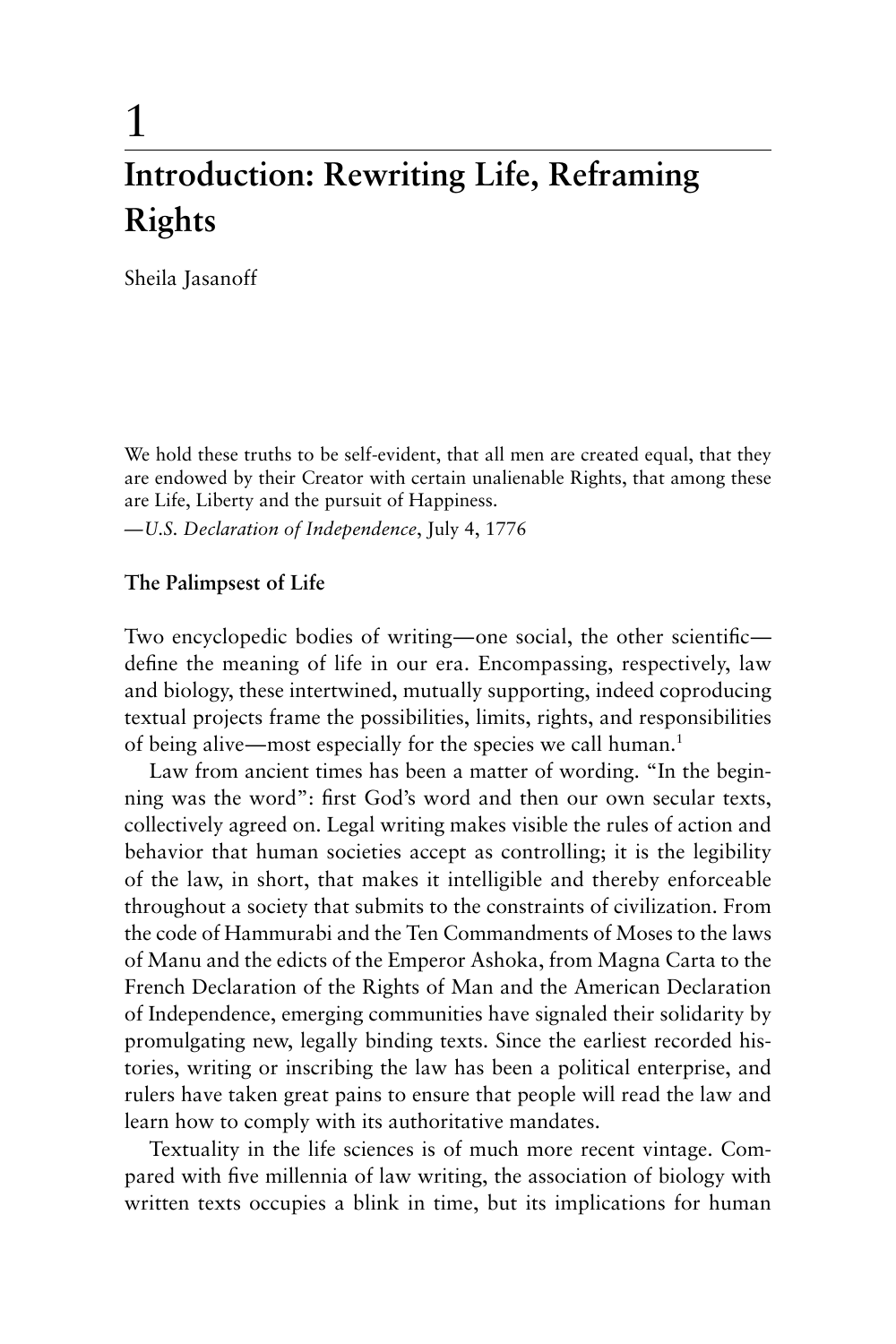rights and entitlements have been no less momentous. The textual phase of the modern biological sciences began in 1953, with the discovery of the structure of DNA (Kay 2000; Keller 2000; Watson and Crick 1953). This was the revolutionary moment when it became possible to represent the basic matter of life with permutations and combinations of just four letters of the Western alphabet: A, T, C, and G. Those letters, of course, stand for structures a great deal more complex. Adenine (A), thymine (T), cytosine (C), and guanine (G) are the names of four chemical compounds, called *bases*, which bond in pairs along the sugar- phosphate backbone of the now-familiar DNA double helix. Separated, each strand becomes a template for generating its precisely ordered partner: unwound and repartnered in hospitable biochemical environments, a single segment of DNA gets remade as two identical helices, thereby supplying the mechanism of replication that had puzzled students of heredity for decades. The sequence of bases, the length of the strands, the relative stability or instability of bonds, and many other factors of developmental and environmental biology affect the transformation of DNA into the wild profusion of living organisms known in nature. Yet the elegant simplicity of the four letters, capable in principle of generating untold varieties of new life, enables a discourse of information and rule following that makes biological heritability converge in salient respects with the normative functions of the law (Kay 2000, 1993; Keyles and Hood 1992; Lewontin 1993).

Advances in biological knowledge and technique may in the future dilute the impact of the "book" of DNA. Knowing life may some day become more a matter of tinkering with it than reading it. Synthetic biology—a focus of rising scientific, political, and economic attention since the turn of the century—promises gains by designing and engineering life rather than by decoding its informational content. Through the construction of novel biological parts and the instrumental use of natural biological materials, synthetic biology redirects the understanding of life into distinctly material channels. Both scientists and policymakers see enormous potential in the turn to engineering (Keasling 2005; Specter 2009), and the entrepreneur J. Craig Venter's early experiments to create life's smallest units aroused enthusiasm while also raising eyebrows (Hotz 2010). Synthetic biology's building projects, however, derive their blueprints from the world of imagined configurations opened up by the texts of DNA.

This collection of essays is located in the overlapping spaces created by a half- century of rewriting life in genetic sciences and technologies and the centuries- old texts of law that represent one of the most durable monuments of human culture. It is impossible today to understand the ethical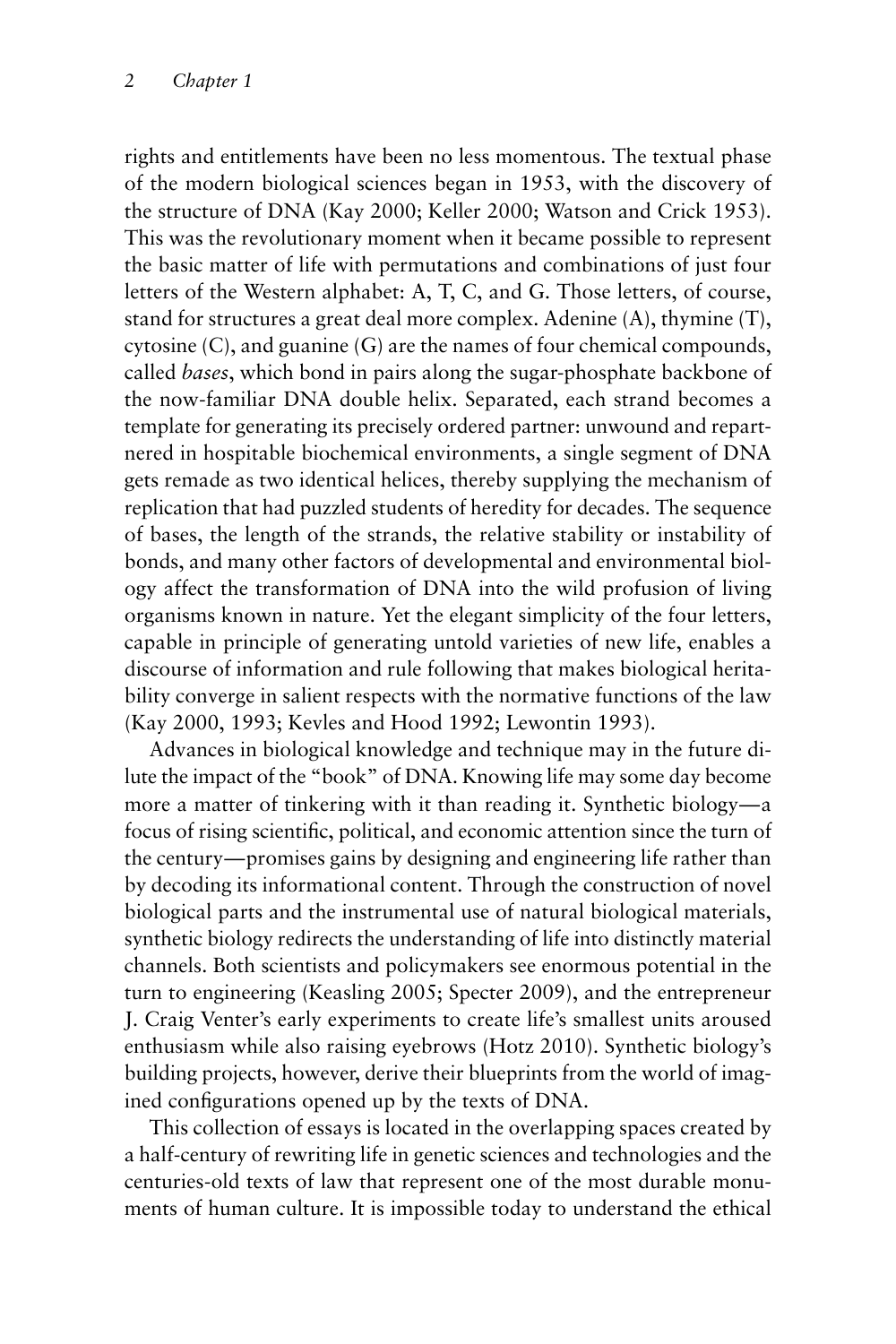debates surrounding the life sciences without looking deeply into the evolving relationships among biology, its technological applications, and the law. This is not, as is sometimes thought, a one-way relationship, with science always leading the law. Even when biological advances seem most surely to be putting new issues on the agenda—as, for example, in conflicts over the moral status of human embryonic stem cells or the ownership of novel biological materials—powerful legal norms lie barely concealed beneath the surface, conditioning the very terms in which those debates are formulated (Jasanoff 2001). The constant, mutually constitutive interplay of biological and legal conceptions of life, the former focusing on life's definition and the latter on its entitlements, is a fundamental feature of scientific and technological societies; it exemplifies the coproduction of *is* and *ought* in modern times (Jasanoff 2004).

The frictions and ambiguities recorded in the palimpsests of law and science become concrete when biological knowledge is translated into material form—that is, into tangible, working components of biotechnological systems. Throughout this collection, we see questions raised by new entities, objects, techniques, and practices that embody genetic understandings of life, but whose legal and social meanings are far from clear at the moment when scientific work first conceives of them or, through material transformations, brings them into being. Conversely, we encounter quite different articulations of what societies value about "Life, Liberty and the pursuit of Happiness" as diverse legal institutions and cultures struggle to make sense of biological claims, materials, and practices that destabilize the law's well-made conceptual categories.

This book argues that periods of significant change in the life sciences and technologies should be seen as constitutional or, more precisely, *bio*constitutional in their consequences. Revolutions in our understanding of what life is burrow so deep into the foundations of our social and political structures that they necessitate, in effect, a rethinking of law at a constitutional level. At these moments, the most basic relations between states and citizens are reframed through changes in the law (Jasanoff 1987, 2001, 2003, 2005). Reframing begins with redefining human life but segues into redefining the obligations of the state in relation to lives in its care. Just as the translation of DNA to RNA to protein has been called the central dogma of molecular biology, so safeguarding the lives of citizens can be regarded as the central dogma of the constitutionally regulated state. Put differently, the first duty of any state committed to the rule of law is to take responsibility for its people's lives; indeed, the legal philosopher H. L. A. Hart (1961) defined the "minimum content of natural law" as that content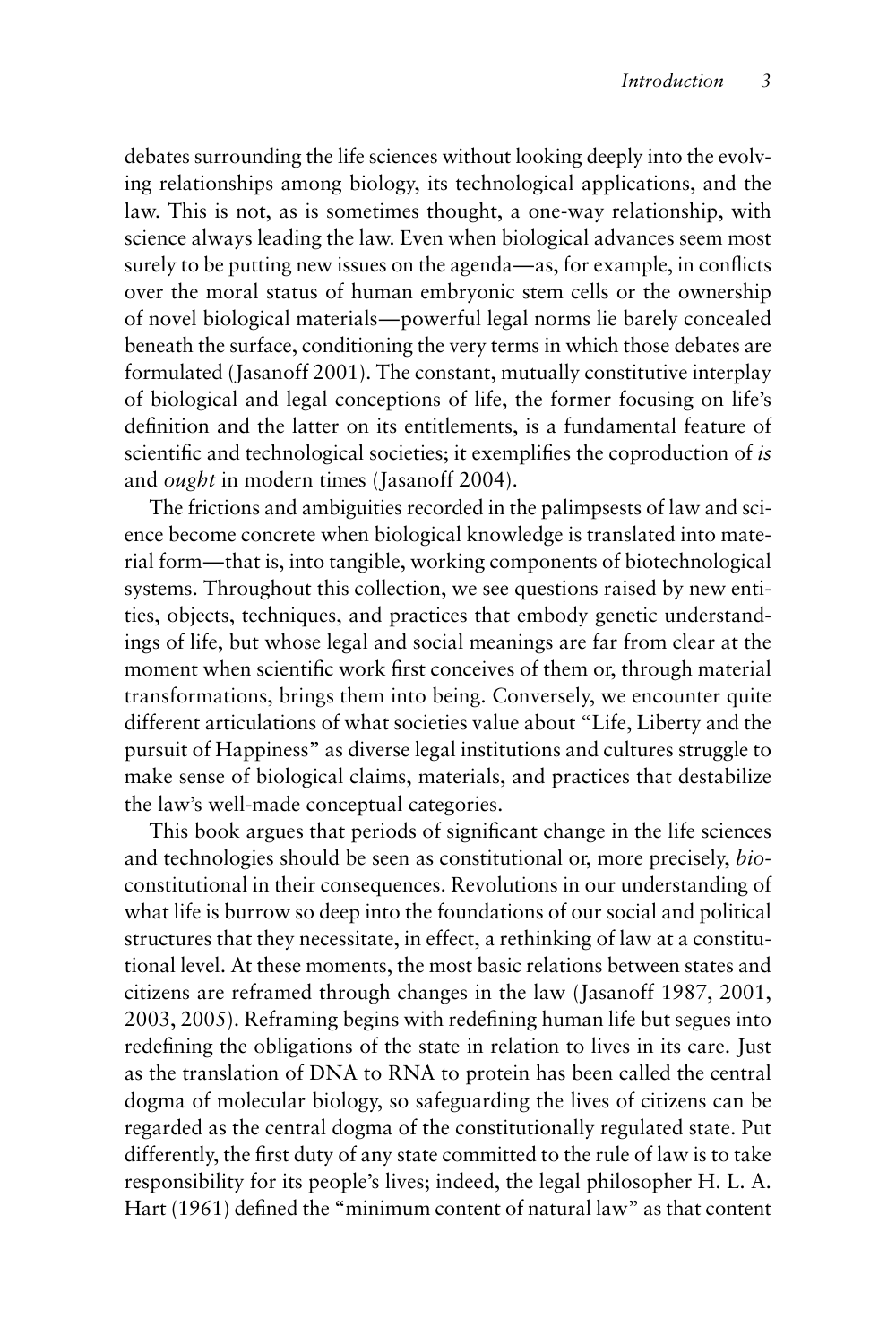which assures the survival of the society that the law seeks to regulate. Radical shifts in the biological representation of life thus necessarily entail far-reaching reorderings in our imagination of the state's life-preserving and life-enhancing functions—in effect, a repositioning of human bodies and selves in relation to the state's legal, political, and moral apparatus.

Such transformations do not happen all at once, or coherently. The ongoing work of constitution making during a scientific revolution is patchy, slow, and unpredictable, but we can piece together its emerging outlines and principles by looking closely at specific locations in which law, the life sciences, and biotechnologies have entered into conflict or conversation. These range from highly focused controversies about the rights and duties of living entities (e.g., what are the legal rights of stem cells; what new rights attach to DNA typing?) to abstract issues of democratic legitimacy (e.g., if the definition of life is itself in flux, how should the state construe its responsibilities to preserve life; and how should it deal with moral uncertainty and conflict?). Through snapshots of legal developments in North America, Europe, and India, this book seeks to capture the dynamics of the contemporary bioconstitutional moment as it is unfolding in real time and globalized space.

Our use of the label bioconstitutionalism to describe these aggregated movements was itself the result of incremental observation and analysis. We did not begin with this term in mind but concluded, over several years of exchange and mutual provocation, that it captures much of what is salient in today's life-law interactions. These essays, the result of the authors' thinking together, are grounded in the field of science and technology studies (STS), but with wide-ranging implications for bioethics, law, and political theory. STS research is often criticized as insufficiently theoretical and deaf to normative problems ( Jasanoff 2004 ). We show to the contrary that investigations of biological and legal change are inseparably linked to fundamental questions about justice and social order. The book as a whole offers a programmatic way of looking at the nexus of law and science, taking on board the influence of science and technology on basic categories of legal thought, and vice versa. Individual chapters can be read as stand- alone pieces that exemplify this broader project; they also illustrate varied approaches to studying the interoperability, as it were, of biological knowledge and constitutional norms.

Substantively, the authors investigate cross- cutting transformations in law and biotechnology that are altering how human societies think about what it means to live and to be human, and what rights and values attach to human- ness or to living. We consider how the law responds when new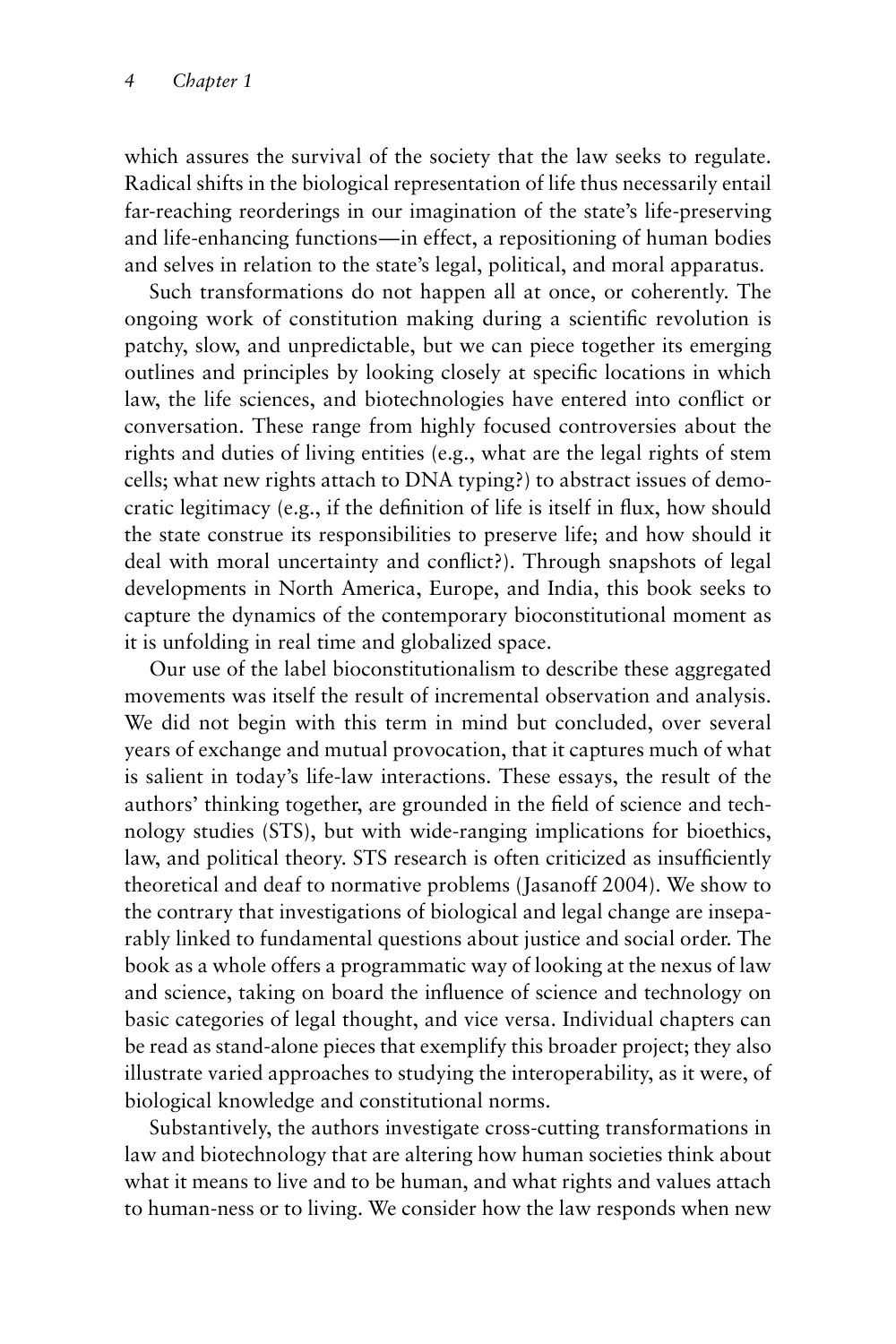biological constructs cross conceptual boundaries that the law previously took to be natural—for instance, boundaries between life and nonlife, human and nonhuman, individuals and collectives, and predictable and nonpredictable risks. As these lines blur, we see corresponding instability in legal thinking about the rights, duties, entitlements, and needs of living entities. The chapters display the struggles and realignments involved in attempts to restore epistemic and normative order under uncertain circumstances.

Theoretically, the book opens new ground on four interrelated fronts: in legal scholarship, science and technology studies, comparative politics, and bioethics. For constitutional scholars, our approach offers new ways of reading the relationship between science, technology, and the rule of law, with greater sensitivity to the value-ladenness of novel biological entities and practices. For academic students of science and technology, we map the major intersections between life sciences, biotechnologies, and the law, interpreting these through the lens of coproduction and teasing out their normative implications. For theorists of legal and political culture, the essays illuminate distinctive features of national (and in some cases supranational) politics, public reason, and decision making that inflect the legal treatment of life in the post-DNA era. For the still young field of bioethics, these essays open wider horizons by showing how ethical principles are not neutrally applied to biotechnology's cornucopia of novel entities and practices, but are instead reformulated and redefined through ongoing processes of ontological clarification.

We first offer a brief history of the intersections between the texts of life and the texts of law that have given rise to questions about rights, entailing the reframing moves flagged in the title. Next, we situate our distinctive view of constitutionalism against a backdrop of legal thought, juxtaposing constitutionalism in its conventional senses with the *bio*constitutionalism that the authors explore, often in cross- cultural perspective. A consistent theme is the impossibility of any form of deterministic analysis of relations between law, science, and technology: changes in biological understanding do not ineluctably shape the law; nor do law and ethics prescribe inviolable limits to scientific and technological advances. Chapter summaries round out this introduction.

#### **Life under Law**

In a monumental corpus spanning the histories of madness, sexuality, and other forms of socially controlled behavior, Michel Foucault developed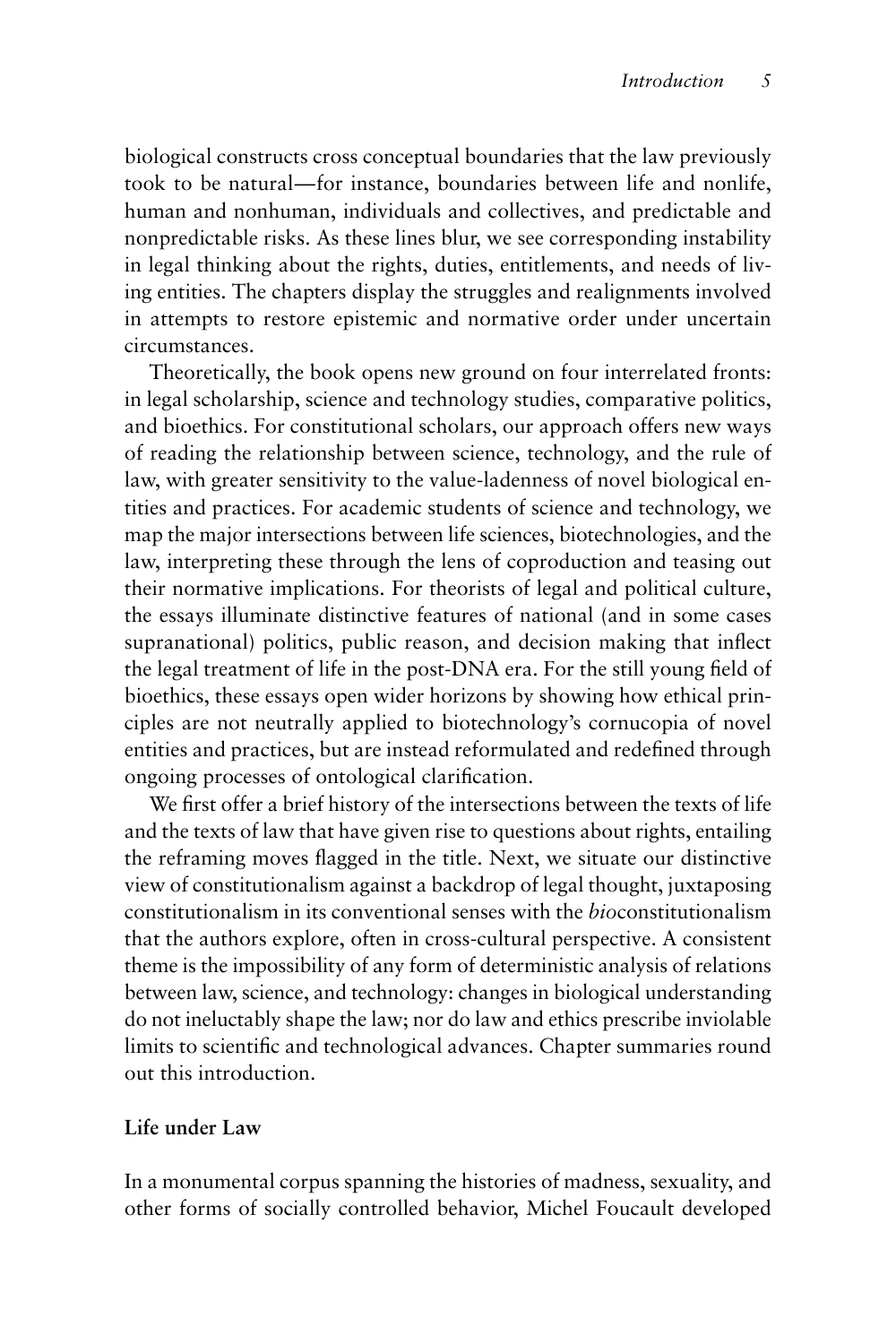the influential concepts of biopower and biopolitics. Observing that the contemporary state exercises power not by commanding the deaths of dissidents but by regulating the bodies and lives of consenting subjects, Foucault spoke of "an explosion of numerous and diverse techniques for achieving the subjugations of bodies and the control of populations" (1998, 40). The harsh characterization of human subjects as nothing more than subjugated bodies, absorbed into the amorphous mass of the population, softened in Foucault's later writing. His followers too see the governance of lives as more of a two- way street—exposing subjects to state classification and control to be sure, but also creating scope for new forms of voluntary association facilitated by shared biological characteristics. Using terms such as biosociality (Rabinow 1992) and biological citizenship ( Petryna 2002; Rose 2006 ), social theorists of the genetic era have sought to capture, and to some degree celebrate, the opening up of agency from below. Heredity, they argue, no longer equals destiny as in the bad old days of state-sponsored eugenics (Kevles 1985; Kevles and Hood 1992). Instead, genetic texts and instruments offer individuals a chance to retranscribe their own solidarities and destinies with newly acquired knowledge and technologies.

All such possibilities for self-fashioning play out on terrain already occupied by law. Concerns about the need to regulate the disruptive potential of biological manipulation were apparent almost from the moment when genetic engineering became feasible in the 1970s. There was a recognition that recombinant DNA techniques cross species and organismic boundaries, and that these crossings and hybridizations may pose significant legal problems. With time, it became clear that genetic technologies transgress more than one kind of boundary, with implications for many different domains of law. Thus, early worries focused mainly on the safety of genetically modified organisms and translated largely into matters of administrative and regulatory concern. Subsequently, several additional boundaries gained prominence: between life and nonlife, with associated issues of commodification, ownership, and property law; between human and nonhuman, entailing questions of the moral status of biological constructs; between individual and group rights; and between uncertainty and predictability, implicating the custodial responsibilities of states for the societies they govern.

In the United States, where the new biotechnology was first invented, themes of biopower and biopolitics were relatively slow to emerge. Instead, a polity already attuned to nuclear and chemical hazards assimilated genetically modified organisms into familiar imaginaries of risk and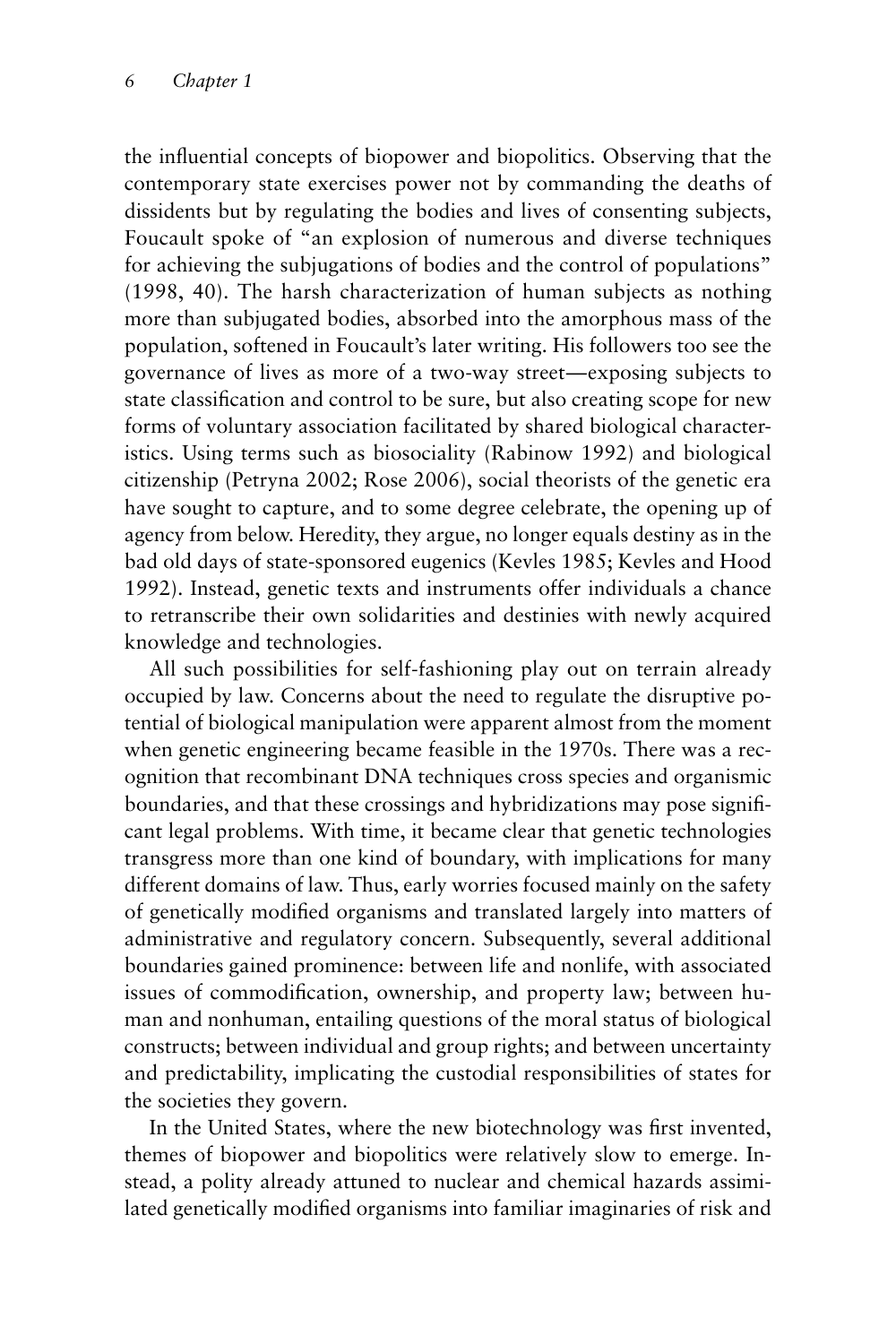regulation ( Jasanoff and Kim 2009 ). Precisely snipping bits of DNA from one organism and transposing them into others, using enzymes as molecular "scissors," promised to endow living things with valuable new traits, but the process also raised fears that the resulting entities might escape from the contained environment of the laboratory and play havoc with human health and the environment. Scientists were among the first to raise the alarm. The February 1975 Asilomar Conference on Recombinant DNA (rDNA), convened by the Stanford molecular biologist and future Nobel laureate Paul Berg, outlined regulatory principles for governing rDNA research ( Berg et al. 1975 ). That conference, memorialized simply as *Asilomar*, became the twentieth century's iconic example of scientific self-regulation, the antidote to Los Alamos. It was, however, an achievement based on a narrow framing of biosafety ( Jasanoff 2005 ). Participants focused mainly on risks to lab workers and surrounding communities, and on producers' liability for possible harms. The principles they drafted were aimed primarily at containing the spread of novel organisms through biological and physical means. Absent from the agenda at this dawn of regulation were challenging questions about how to classify the entities created by gene splicing, how to manage the impacts of industrial biotechnology on agriculture and species diversity, and who should set limits on the purposes, ambitions, and scope of genetic interventions ( Gottweis 1998; Jasanoff 2005; Wright 1994).

Legal imaginations and horizons widened significantly in the 1990s. The launch of the federally funded Human Genome Project (HGP) in 1990 drew renewed attention to the informational content of the genetic code and stirred up debates about privacy, stigmatization of genetically marked persons or populations, and the misuse of genetic data by employers, insurers, and law enforcement agencies. Scholars and journalists wondered aloud whether ethical principles and legal rules would evolve in time to keep the new scientific discoveries in check. Committees were charged with evaluating the ethical implications of research funded by the National Institutes of Health (NIH), the chief grant-making arm of the U.S. government for biomedical research. James D. Watson, codiscoverer of the structure of DNA and first director of the HGP, responded to these swirling anxieties with an off-the-cuff promise to commit 3 percent (later 5 percent) of project funds to examining the Ethical, Legal, and Social Implications of genome research. That endeavor, institutionalized as the ELSI Program, served as a model for later national and international initiatives.

The middle of the decade ratcheted up public concern. In 1997, researchers at the Roslin Institute in Edinburgh announced that they had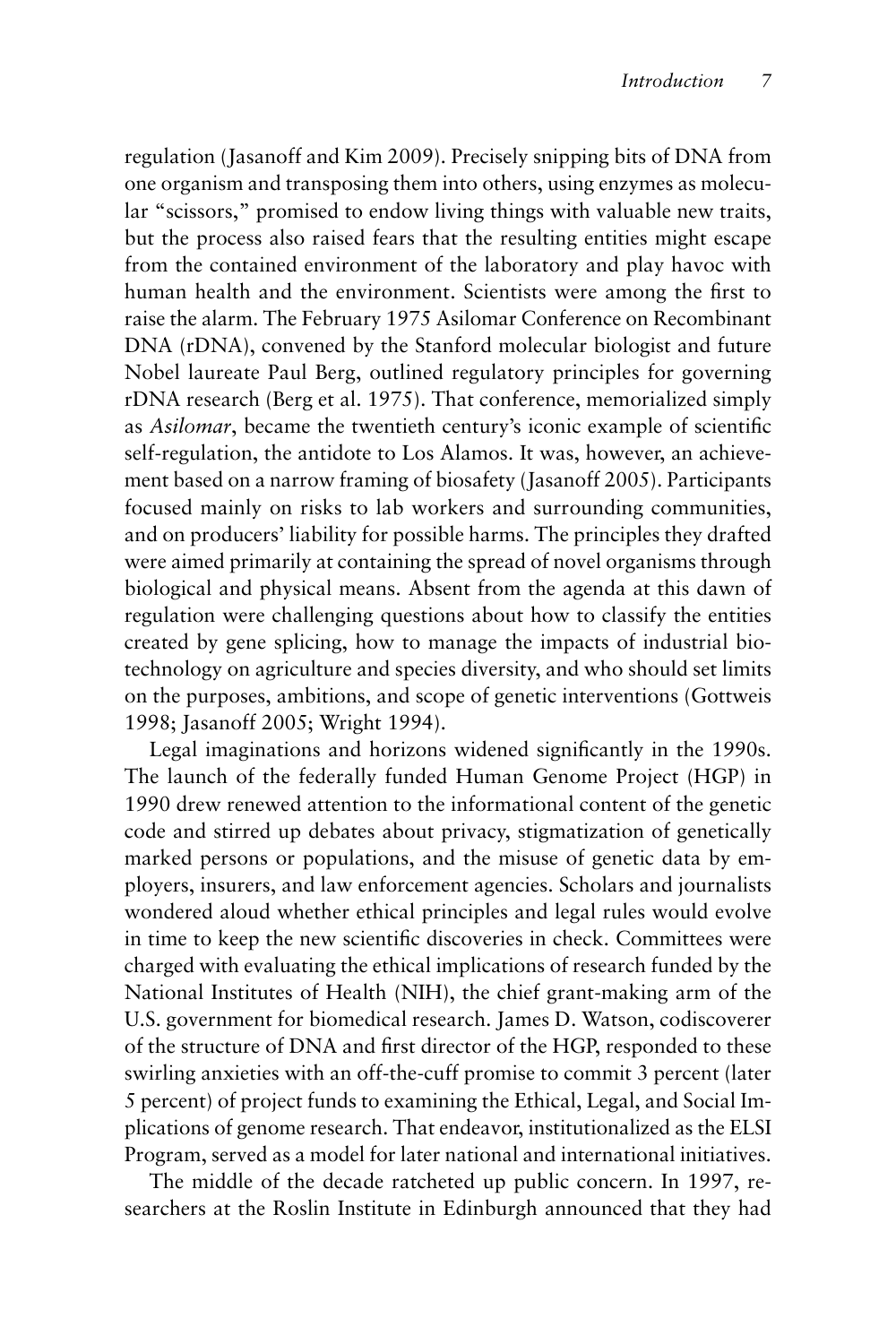cloned a sheep from cells taken from the mammary glad of an adult ewe, the first time that a genetically identical, mammalian offspring had been asexually generated from a parent animal. Dolly the sheep, jestingly named for the voluptuous country music singer Dolly Parton, lit a fuse of ethical anxiety laid decades ago. The scientific term *clone* carried uncomfortable baggage outside the laboratory. Dystopic fantasy films such as *Boys from Brazil*, about the Nazi doctor Josef Mengele's plot to rule the world with an army of Hitler clones, and *Clonus*, in which human clones were bred to supply spare organs for the wealthy, had circulated in popular culture since the 1970s, veneering scientific potential with moral dread. The possibility of creating identical copies of nonhuman mammals morphed easily into nightmare visions of industrially manufactured, intellectually subjugated, enslaved human beings, like the subhuman populations rolling off the assembly lines in Aldous Huxley's 1932 novel *Brave New World*.

Succeeding years saw an explosion of public doubt ranging far beyond Asilomar's fixation on the containment of rDNA risks. As biomedical practices raced to convert therapeutic visions into reality, it became clear that the textuality of the genetic code was not simply a metaphor but also an enabling instrument. In effect, the code had rendered life programmable, or subject to design: it seemed increasingly probable that humans and other living things could be selected for, or actively engineered with, designer traits to make them longer-lived, more athletic, endowed with particular forms of beauty, or otherwise attractive to designers' imaginations. Suddenly, how far humans should go in enhancing their own genetic constitution arrived at the forefront of academic reflection (Buchanan et al. 2000; Fukuyama 2002; Kitcher 1996; Sandel 2007). While scholars debated whether some essence of human-ness should be left untouched, pragmatic minds turned toward correcting perceived genetic errors with techniques enabled by genetic research. An early, controversial instance was the creation of "savior siblings," selected as embryos through a technique called *preimplantation genetic diagnosis*, to serve as tissue donors for existing children with incurable genetic illnesses. Permitted in some countries<sup>2</sup> and prohibited in others, the practice of testing and selecting artificially created human embryos to treat their own close kin underscored both the instrumental potential of the genetic code and the lack of legal and ethical clarity surrounding its possible applications.

That no rules were in place to regulate such interventions only confirmed for many the reality of the law lag: the claim that scientific and technological innovation inevitably proceeds at a more rapid clip than legal rule making, so that the law is doomed to lag behind the frontiers of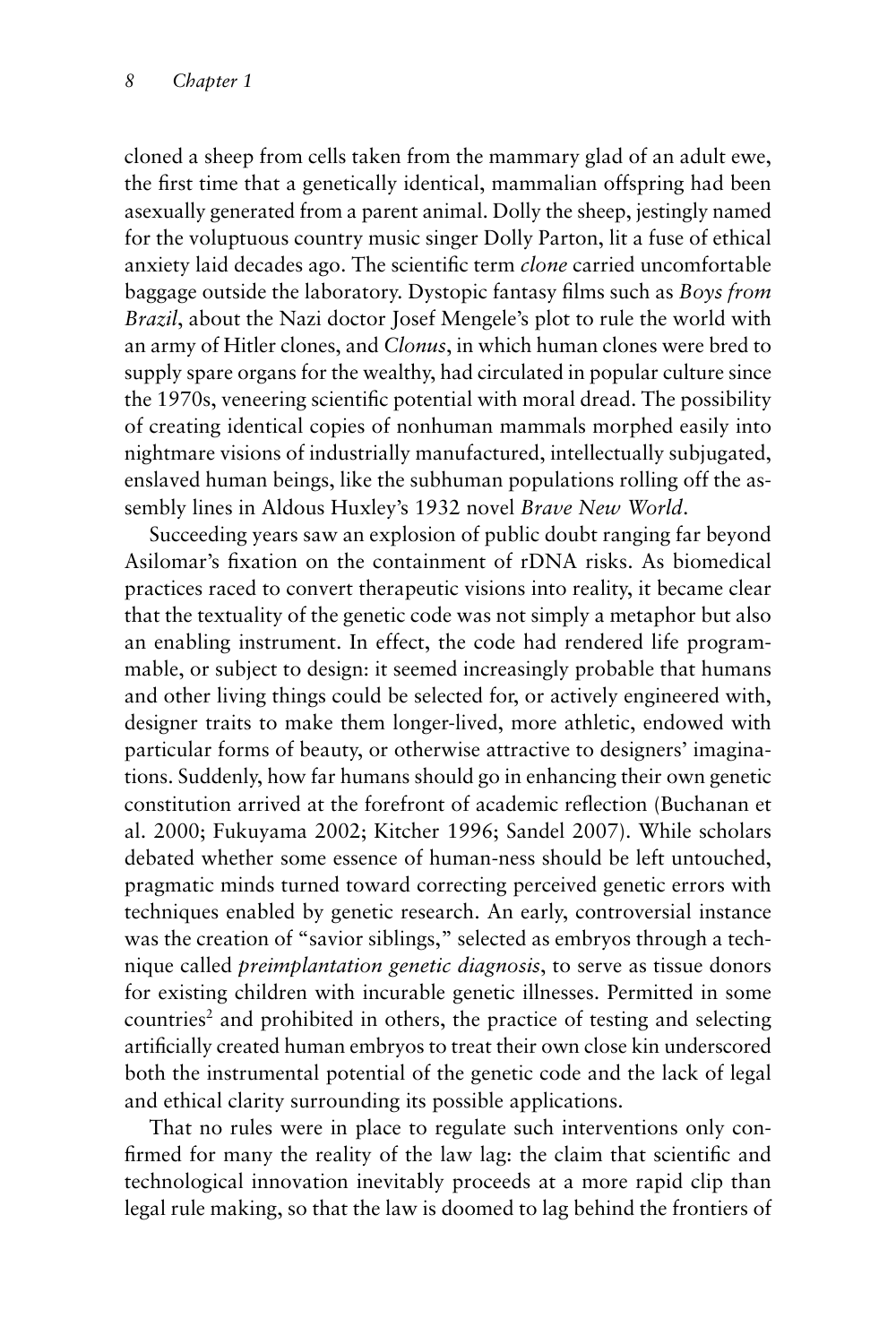science and technology (Jasanoff 2008). That view, however, misconceives the immanence of the law. True, the arrival of novel entities or practices often requires a fine-tuned specification of existing principles to deal with new contingencies. But law is always already present as a conceptual and cultural resource, governing responsible human behavior and conditioning the terms in which people imagine the normative organization of their worlds. We return to this point following a brief review of constitutional thought in relation to biological change.

# **Bioconstitutionalism: Rethinking Ontologies and Rights**

From the earliest days of genetically based biomedicine, legal and policy analysts saw possible contradictions between constitutional guarantees and advances in biotechnology. Prospects of genetic testing and gene therapy fed worries about information privacy and discrimination through the creation of a genetically stigmatized underclass with reduced access to employment, health care, insurance, and other social goods ( Silver 1997). Privacy and due process were debated in connection with the widespread adoption of DNA typing as a forensic technology (Kevles and Hood 1992); those questions intensified as states and private institutions went about establishing "biobanks" as repositories of personal genetic information (Häyry et al. 2007; Hindmarsh and Prainsack 2010). Ouestions about the limits of inquiry arose in connection with germ- line gene therapy, xenotransplantation, and the creation and patenting of transgenic animals. Dolly's birth spurred renewed reflection on the implications of mammalian cloning for human dignity, reproductive freedom, the right of governments to ban or restrict scientific inquiry, and conflicts between science and religion.

Unifying this first generation of constitutional thought was an underlying certainty, or taken-for-grantedness, about the nature and meaning of rights. Constitutional rights are typically seen as among the most stable elements of national legal systems: to be held as far as possible sacred, and to be defended against erosion by vigilant lawmakers or watchdog organizations such as the American Civil Liberties Union (ACLU). It is accepted in broad terms that we *know* what privacy is, what it means to do research without constraints, or when a search or seizure is too intrusive and unwarranted. The challenge is to discern when rights are under stress, including from new technologies, and must be reasserted. Such certainty about the nature of rights, however, depends on definitions of the nature and needs of the human subject that are typically neither questioned nor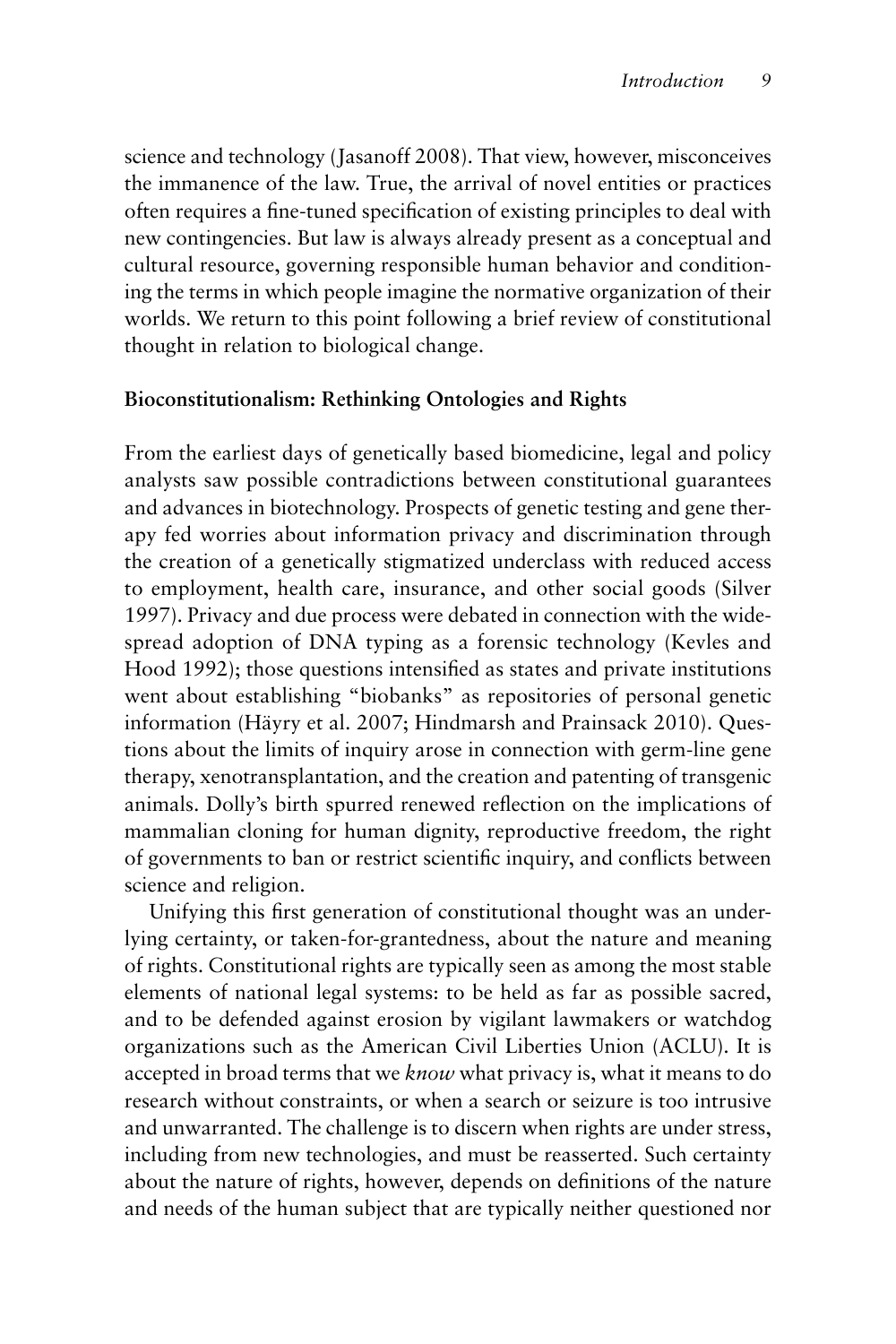reexamined. Instead, classical constitutional thinking operates with a tacit understanding that human- ness is held constant by nature (biology), and that the law needs to respond only when those highly valued, enduring, and natural human entitlements are threatened by technological intrusions.

Such conservatism comes at a high price. To begin with, posing constitutional questions within an impacts framework feeds the perception of the law lag, because the law seems continually to fall behind in its efforts to define, preserve, and protect the rights that constitutions guarantee. And decoupling the talk of rights from the actualities of scientific research and development limits the scope of legal and ethical analysis. Scant attention is paid, for example, to the law's treatment of new biological entities and their incorporation into regimes of rights (Stone 1974)—for example, in disputes about the moral status of stem cells, the patenting of novel life forms, the ethics of producing human-animal chimeras, or the classification of transgenic species. More generally, analytic weaknesses arise from attempts in constitutional jurisprudence to make do with notions of human identity, liberty, property, and nature that predate even the industrial revolution, let alone contemporary developments in biological, informational, and environmental sciences and technologies (Schauer 1998). Emergent rights vanish from the periscope of constitutional analysis. The assumption that rights have remained the same while the world has changed around them imparts a kind of rigidity to constitutional thought and contributes to the perception that the law is unduly resistant to change.

How then should legal scholarship develop a more supple framework for addressing the constitutional implications of epochal changes in science and technology? This book lays out several theoretical and methodological avenues. To begin with, we broaden the notion of *constitution* to include the full range of sites and processes in which individuals work out their biopolitical relationships with the institutions that regulate them. This expansive frame—we may think of it as constitutionalism with a small "c"—reaches well beyond the judicial interpretation of formal legal documents such as the U.S. Constitution. It extends the notion of a "legal text" to include not only written rules and opinions, but also the institutional practices that make up a constitutional order. It takes account of science's role in producing what the legal scholar Bruce Ackerman (1983) calls *constitutional moments*: moments of radical restructuring in state-society relations that may or may not be formally ratified through constitutional amendments.<sup>3</sup> It also accommodates disparities among the world's written and unwritten constitutions, which vary greatly in their understandings of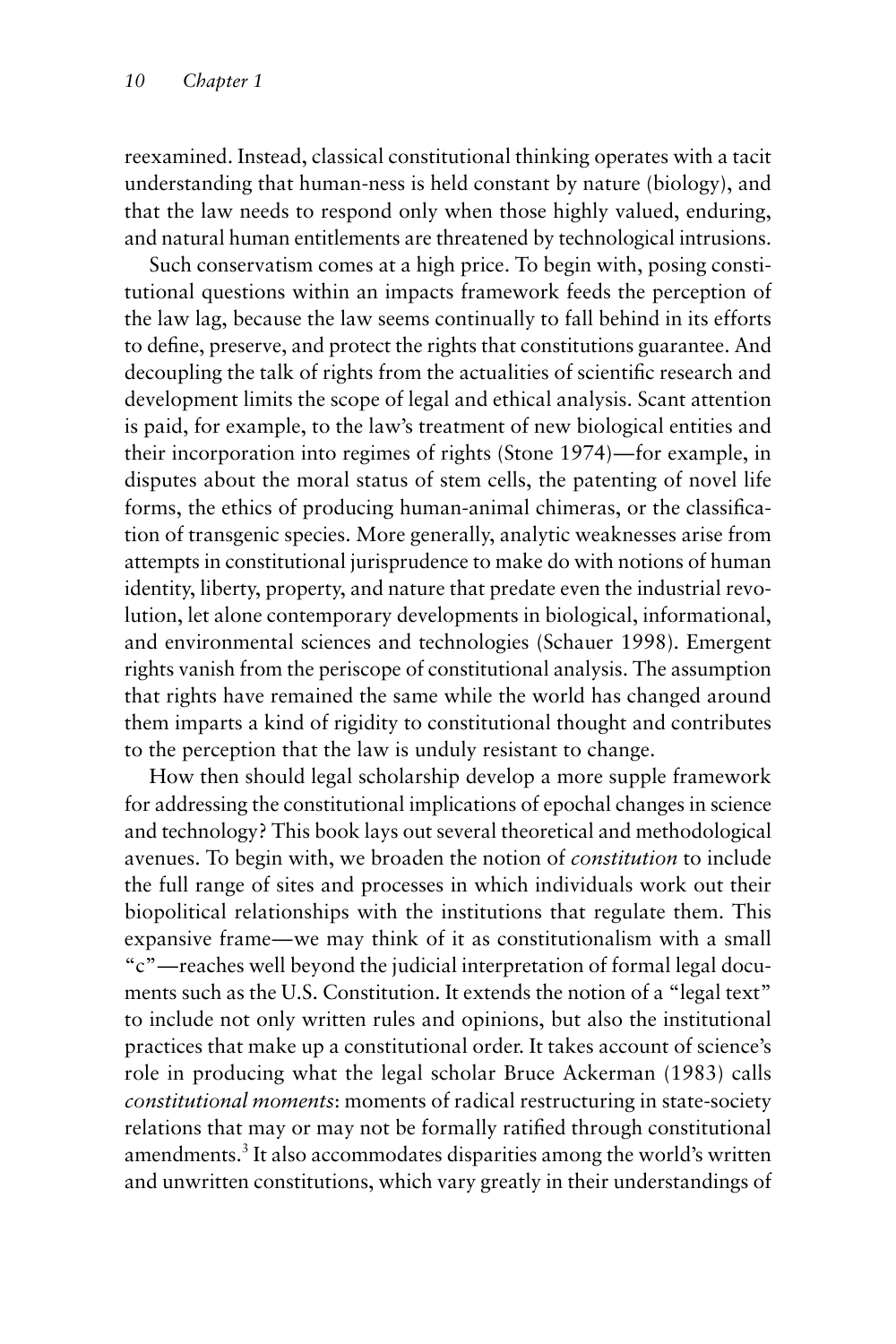the human as a legal and political subject, and hence in their elaboration of human rights. Under the rubric of constitutionalism in this wider meaning, we explore the kaleidoscopic ways in which definitions of individual and collective rights both influence and are transformed by changes in the biological status of the human (Jasanoff 2004, 2008).

Our understanding of constitutionalism with a small "c" underscores some parallel theoretical preoccupations in law and STS that this book helps identify, though fuller exploration of those commonalities lies beyond our present purposes. Just as STS research has located science in mundane activities—atheoretical, habitual, done by technicians and instruments—so some progressive legal thinkers have sought to democratize constitutional thought, finding it in the actions and resistances of the "the people themselves" instead of only in principled decisions promulgated by supreme judicial authorities ( Kramer 2004 ). Just as STS analysts have deliberated on the appropriate balance of power between expert and lay understandings of knowledge and norms, so legal scholars have been wrestling with the proper relationship between professional legal reason and popular legal thought or "democratic constitutionalism" ( Post and Siegel 2007; see also Aronson 2009-2010; Harding 2006; Waldron 1999). At a deeper level, both STS and legal theory are perplexed by shared questions about truth and finality that resonate throughout this volume: what counts as right, in knowledge and action, and who has the right to declare it so?

A second definitive step that this book takes is to move away from the framework of technological determinism that the law often adopts as its own. This theory attributes causal force to material technologies, so that changes in society are seen as results of ongoing changes in technology (Smith and Marx 1994). Technological determinism underlies many familiar assertions about modernity, for example, that automobiles dispersed people into the suburbs and fragmented families, television dissolved communal solidarities, and social networking technologies such as Facebook and Twitter increased personal and political freedom. Deterministic ideas are at play whenever the law is depicted as trying to bridge gaps and lags created by advances in science and technology. Most important for this book, determinism surfaces whenever technology is seen as infringing on and eroding well-established rights. Constitutional rights tend, at such moments, to be construed as passive guarantees instead of as active conceptual agents shaping the very meanings that we attach to technological artifacts and practices. We argue that it is important to be attentive to the reciprocal moments in which legal sense-making influences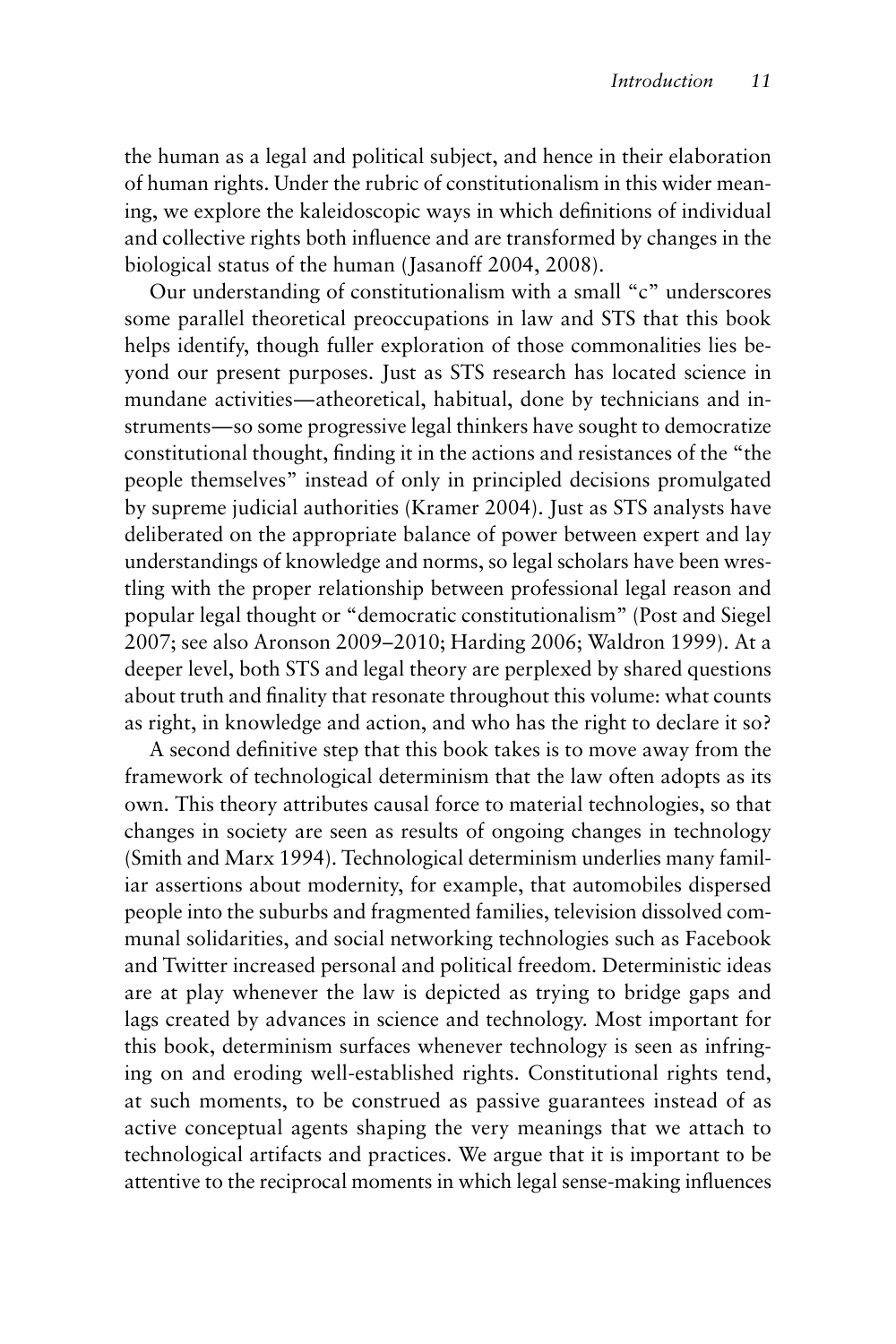biological categories—by placing entities on one side or the other of normatively meaningful divides such as natural-unnatural, living-nonliving, or human- nonhuman.

Much of contemporary bioethical concern with human rights is rooted in deterministic thinking. In the course of the genetic revolution, reductionism (sometimes labeled "geneticization") became a major worry. The specificity of the genetic code invites redefinition of the most complex biological organisms and their developmental potential in terms of that code's seemingly inexhaustible alphabet. From plants to animals to humans, genetic characterizations then become paramount: Bt corn, so labeled for its inserted insecticidal gene; the oncomouse, named for its genetically modified susceptibility to cancer; bearers of sickle cell, Huntington's disease, or breast cancer genes, known to insurers and employers for those traits above all others (Duster 1990; Kay 1993; Keller 1992; Lewontin 1993 ). Although such critiques display an admirable understanding of the uptake of scientific representations into society, insistence on reductionism buys into the paradigm of technological determinism. Bioethicists, some have argued, contribute to the apparent inevitability of "geneticization" by focusing exclusively on the rights of persons characterized by undesired genetic traits ( Árnason and Hjörleifsson 2007 ).

By contrast, bioconstitutionalism, as elaborated in this volume, stresses the irreducible contingency of life-law relationships and thereby helps restore normative agency to social actors. In this respect, bioconstitutionalism complements work in critical studies of the law. Legal theory has been hugely influential in bringing to light the contingency of legal rules, illuminating the hidden normative assumptions that underpin supposedly neutral legal rules and potentially influence rule-following behavior. Modern versions of legal realism have refocused the understanding of realism away from the indeterminacy of rules toward the often- disguised substantive choices embedded in even relatively determinate rules (Fisher, Horwitz, and Reed 1993; Fried 1998; Kysar 2010). Feminist jurisprudence exposes the gender-based assumptions that support dominant, male legal understandings ( Bartlett 1990 ). The Critical Legal Studies movement stressed the ideological contingency of legal structures that may appear inevitable and natural (Kairys 1990; Kelman 1987). And with regard to constitutional decisions, legal scholars have questioned the neutrality and validity of the "baselines" against which we consider constitutional questions, contending, for example, that the distinction between state action and private action presupposes a state- created status quo that established the domain of the *private* in the first instance (Sunstein 1993).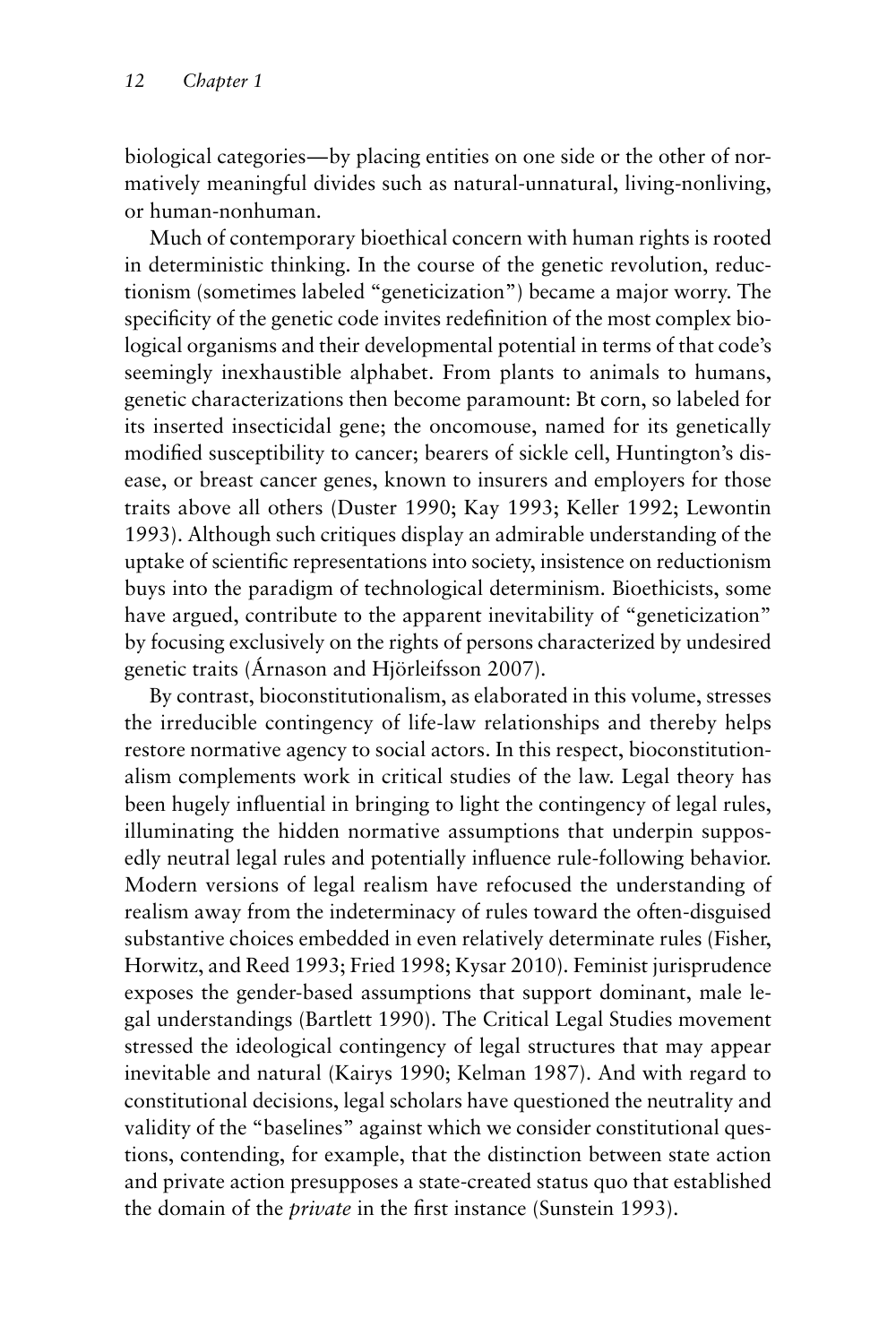Despite these turns toward reflexivity, legal scholars have not by and large grappled with the ways in which legal rulemaking interacts with the life sciences and technologies to build the concept of rights. Even at its most sensitive and reflective, legal scholarship tends to accept the separation between law-work and science-work, seeing the former as normative and the latter as epistemic; similarly, the notion that technological objects may have norms built into them is not widely acknowledged in legal scholarship, though standard in STS. Rather, law and science are seen most often as distinct "cultures" that clash when they meet in disputes over rules and policies (Goldberg 1994; Schuck 1993). An innocent positivism still marks much writing about science and the law, exemplified by a stream of work criticizing judges, juries, Congress, and even expert agencies for failure to abide by the standards of good science (Breyer 1993; Foster and Huber 1997; Huber 1991). Such critiques often accompany triumphalist and historically inaccurate accounts of technological progress, which represent the law not only as lagging, but also as an awkward impediment to human betterment through science and technology.

The separatist tendency prevails even though the historical record suggests that law and science have supported each other for centuries in patterns of mutual construction, stabilization, and reinforcement (Ezrahi 1990; Porter 1995; Shapin 1994; Shapin and Schaffer 1985). There has been relatively little systematic reflection on the ways in which modes of authorization in science and the law build upon, mimic, or incorporate one another (for exceptions, see Jasanoff 2005, 2008; Smith and Wynne 1989; Wynne 1982, 1988).

Cutting against the deterministic tendencies of much legal analysis, work in science and technology studies has consistently shown that the products of technoscience not only influence but also incorporate and reaffirm social values and institutional practices (Jasanoff 1995, 2004, 2008; Jasanoff et al. 1995). Nuclear power plants, smart bombs, ozone holes, computers, genes, Dolly, and the oncomouse do not merely appear in the material world; they also manifest particular ways of imagining futures, creating social order, and ratifying moral judgments ( Bijker et al. 1987; Haraway 1991, 1997; Jasanoff and Kim 2009; Latour 1988, 1993; Latour and Woolgar 1979; MacKenzie 1990). Biological artifacts engage with and reshape our perception of rights and entitlements at many levels: by redrawing the boundaries between humans and nonhumans (Callon 1986; Latour 1993), by altering fundamental notions of human identity and difference (Epstein 2007; Haraway 1997; Rabinow 1992 ), and by disrupting settled understandings of the state's biopolitical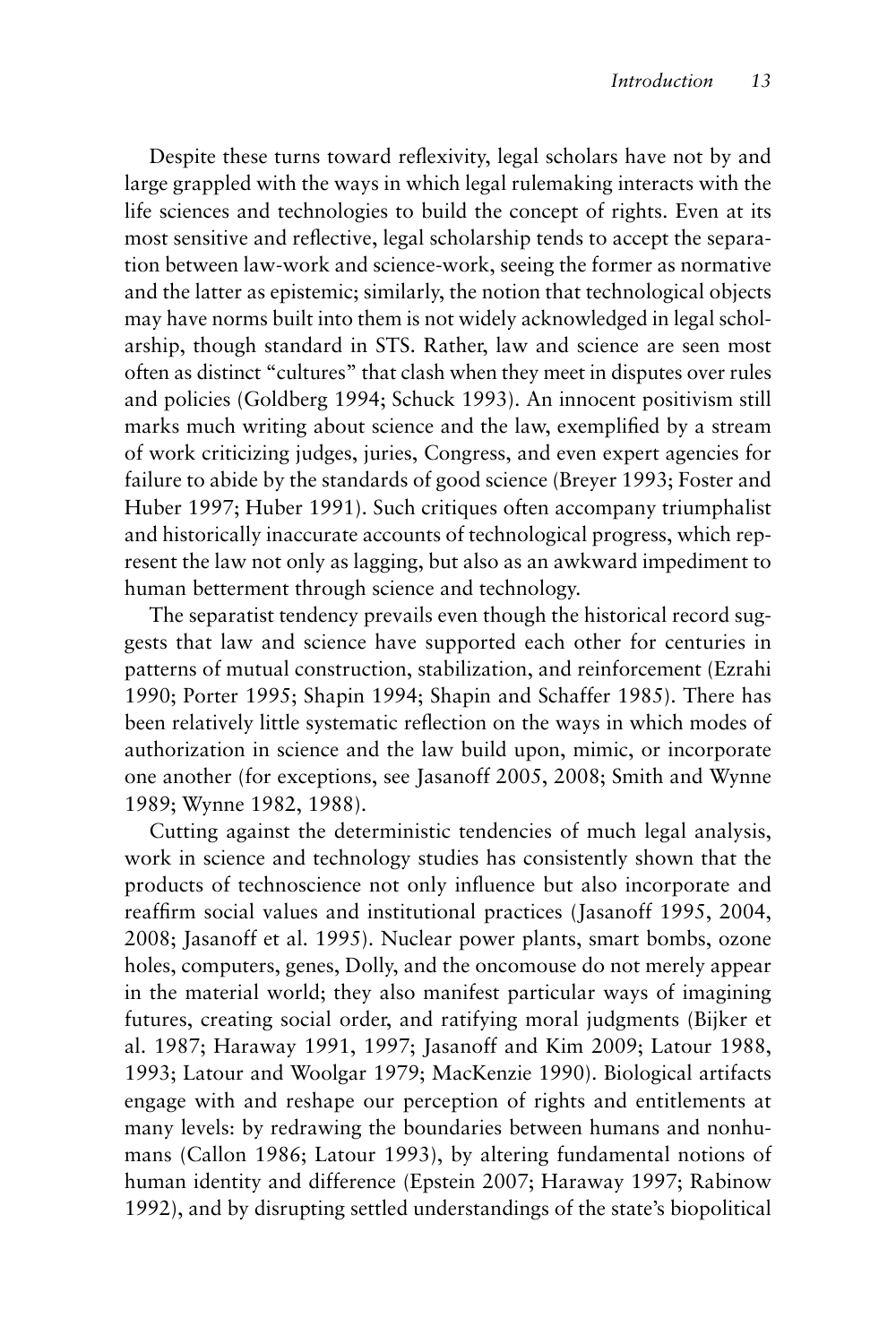prerogatives (Jasanoff 2005). These insights are consistent with the views of a handful of legal scholars working on the intersections of law and technology—for example, Lawrence Lessig (1997) on the architecture of information systems, James Boyle (1992) on intellectual property, Frederick Schauer (1998) on privacy and the Internet, and most recently Douglas Kysar (2010, chapter 7), whose sophisticated assault on the objectivity of cost-benefit analysis in environmental law calls attention to the need for new sources of ethics when genetic technologies are destabilizing the basic categories for classifying living things. Systematic conversation, however, has yet to occur between these convergent strands in law and STS. This book hopes to jump-start that exchange.

Within STS, Bruno Latour offered a suggestive articulation of the concept of bioconstitutionalism, though not using that term, in his influential 1993 monograph, *We Have Never Been Modern*. There, Latour called attention to the work that human societies do to "purify" their world of hybrid networks into seemingly distinct spheres populated by pure entities of nature and culture. He termed the resulting settlement "constitutional," because it establishes the most fundamental cleavage in modern social experience: between what we make for ourselves and what is given to us by an independent nature accessible only through science. In reality, Latour argues, all of the things that define modern existence are mixed-up and hybrid, culture and nature churned up together. And yet people somehow go about unaware of this, as if categorical distinctions were simple and straightforward: "The smallest AIDS virus takes you from sex to the unconscious, then to Africa, tissue cultures, DNA and San Francisco, but the analysts, thinkers, journalists and decision- makers will slice the delicate network traced by the virus for you into tidy compartments where you will find only science, only economy, only social phenomena, only local news, only sentiment, only sex" (Latour 1993, 2). He might have added "only law." In the creation and maintenance of such neatly bounded categories, and the resulting erasure of society from nature, Latour locates the constitutional dynamics of modernity.

Powerful as these insights are, they leave many questions unanswered questions that matter to anyone wishing to make sense of new scientific and technological goings on, let alone to shape their use or meaning. Like any universalizing theory, Latour's account of the modern is too abstractly metaphysical. It fails to account for the divergences one finds among articulations of the nature-culture boundary in different times, places, institutions, and societies. The mechanics of purification, too, remain largely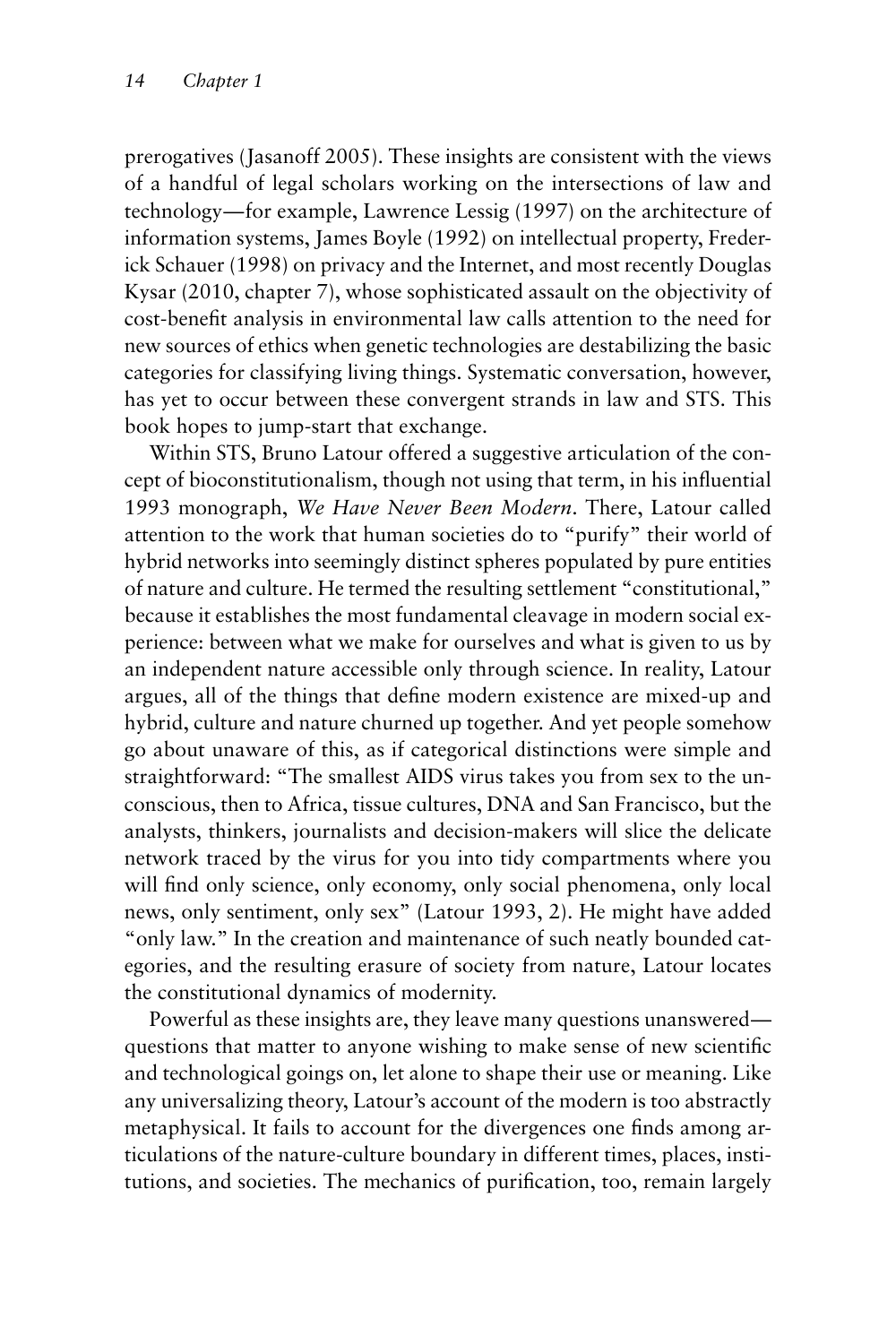unexplored in Latour's schema. One wonders how preexisting normative commitments (including those embedded in constitutional law) affect the reordering of the hybrid products of technoscience into accepted categories of natural and social. Why, for instance, did Dolly's cloning induce no frissons of disgust, whereas the use of similar techniques to clone humans, create human-animal chimeras, make glowing rabbits or blood-stained petunias, or knowingly enhance human traits produces clamor and controversy? Finally, the regime of sharp demarcations set forth in Latour's modernity seems inconsistent with the fluidity, ambiguity, and cultural heterogeneity of technoscientific constructs noted by many STS scholars (Cambrosio et al. 1990; Haraway 1991, 1997; Jasanoff 2005; Latour 1987; Mol and Law 1994; Star and Griesemer 1989).

Latour's metaphysics dwells on the separation of the natural and social orders at the highest constitutive level: the creation of modernity's sense of orderliness. In the ongoing, mundane interactions of law and the life sciences, we encounter more what I have termed the "interactional coproduction" of two already separated worlds struggling to name, define, and deal with novel ontologies that trouble their boundaries ( Jasanoff 2004; also Testa, chapter 4, this volume). In the interactional register, we confront problems of normativity specific to legal regimes: what rights should humans have vis-à-vis new biological techniques that impinge on their lives; where should human agency, and the protections accorded to it, begin and end; when are humans entitled, as citizens, to participate in governing new forms of life; and who in any case should represent, or speak for, rights disrupted by advances in the life sciences and biotechnologies? These are among the concerns that we address.

The textual analysis of high court and appellate decisions—the staple of constitutional scholarship—offers at best a partial window on our concerns. Rights have to be seen as more than constructs discerned by judges trained in legal reasoning and articulated in legal language. For rights to have social meaning, they must become embedded in people's imaginations and understandings and worked out in their practical dealings with one another, with the products and processes of technoscience, and with governing institutions. A right in practice emerges not only at the moment when a court declares it, but also when people (and institutions) assume that they or others own the right and can assert it through their actions. Thus, there may be quasi-constitutional rights that no court has declared nor legislature decreed, but that are created (or constrained) through everyday practice and thought in technologically advanced societies. These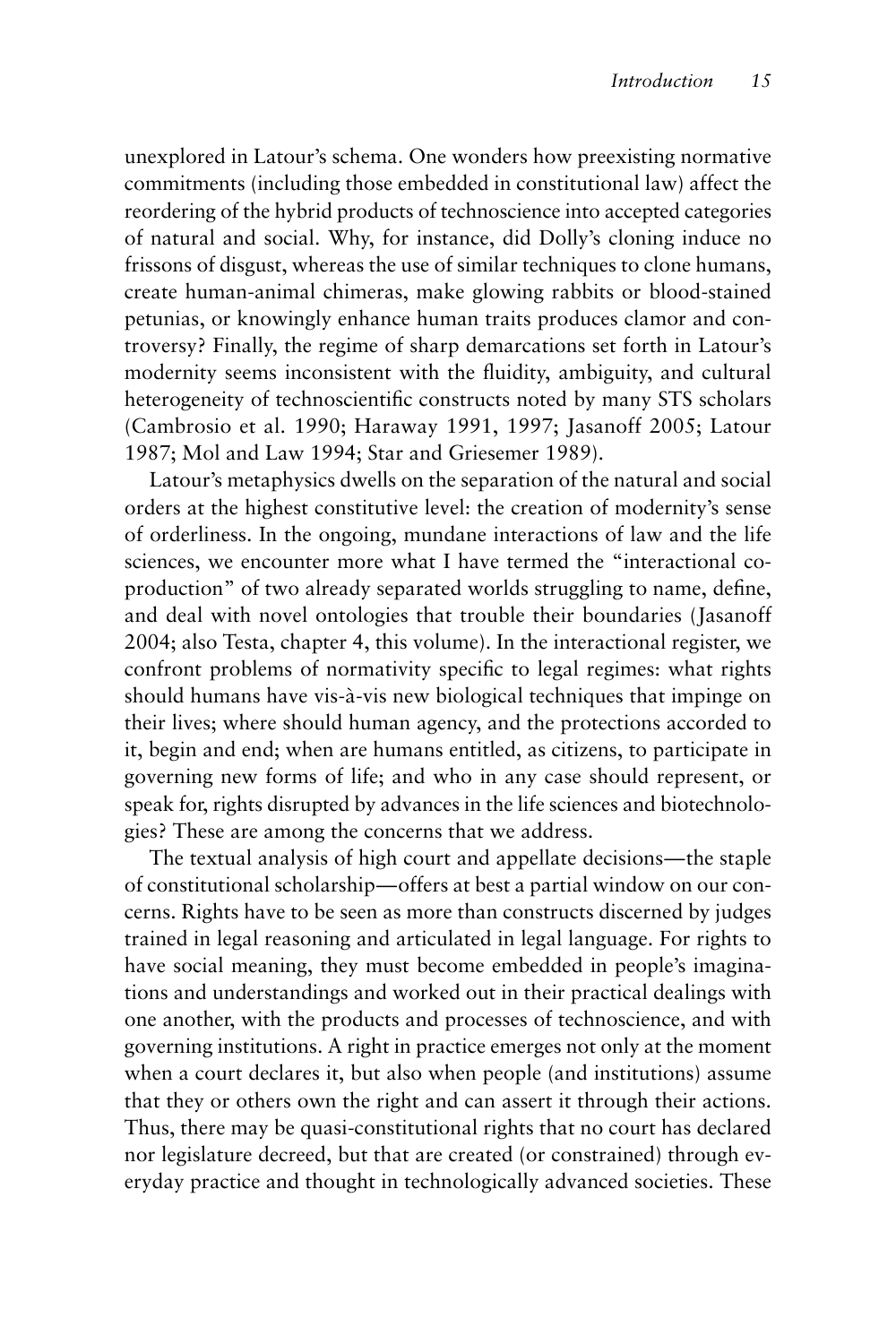include, for instance, the right to say no to particular directions in research and development, through actions that the existing legal order may see as extralegal or even illegal. In relation to the life sciences, moreover, the stream of new objects emerging from the work of laboratories and clinics plays an unavoidable part in reframing rights: such objects may extend rights in new directions, as in the protections accorded to embryos and stem cells; or constrain rights people thought they had, as when a court decides that people may not own the tissues and cells taken from their bodies (Boyle 1992); or, to the contrary, that human genes may not be patented.<sup>4</sup> Bringing these tacit normative presumptions to light, and illuminating the areas where disagreements lurk, will be important tasks of constitutional deliberation and cross-national comparison in coming decades.

To obtain a fuller picture of bioconstitutionalism, researchers have to dig below the level at which rights are explicitly recognized as being threatened or violated. Inquiry has to focus as well on what we view as the basic building blocks of rights: that is, on social commitments concerning what is worth protecting and why, for and against whom, through which kinds of social and institutional agency, by what means, to what extent, and through what processes. It is at this deeper level, that one may elucidate the impacts of science and technology on the very notion of rights—not only as these are formally construed by courts, but also as they are tacitly understood and worked out by scientists, lawyers, and policymakers ( Jasanoff 1987, 1990); articulated in research practices (Duster 1990; Epstein 2007; Hilgartner and Brandt-Rauf 1994); hardened into material technologies, or built into professional discourses (Cambrosio et al. 1990; Jordan and Lynch 1999) and political practices (Gottweis 1998; Jasanoff 2005).

New genetic understandings and capabilities have affected notions of race, diversity, kinship, ethnic and social identity, normality, deviance, criminality, justice, and human uniqueness. Biotechnology has also created new forms of life, including plant genetic resources, embryos, stem cells, biobricks, and human-animal chimeras, along with claims of ownership and demands for state protection. Further, in an era of globalization, these developments have been caught up in changing definitions of state and of sovereignty, problematizing at one and the same time the meaning of rights and the political agents who are responsible for defining and protecting them. Shifts in the understanding of human nature, of distinctions between natural and unnatural objects, and of state prerogatives and obligations have opened up a wide array of constitutionally significant questions that the authors explore.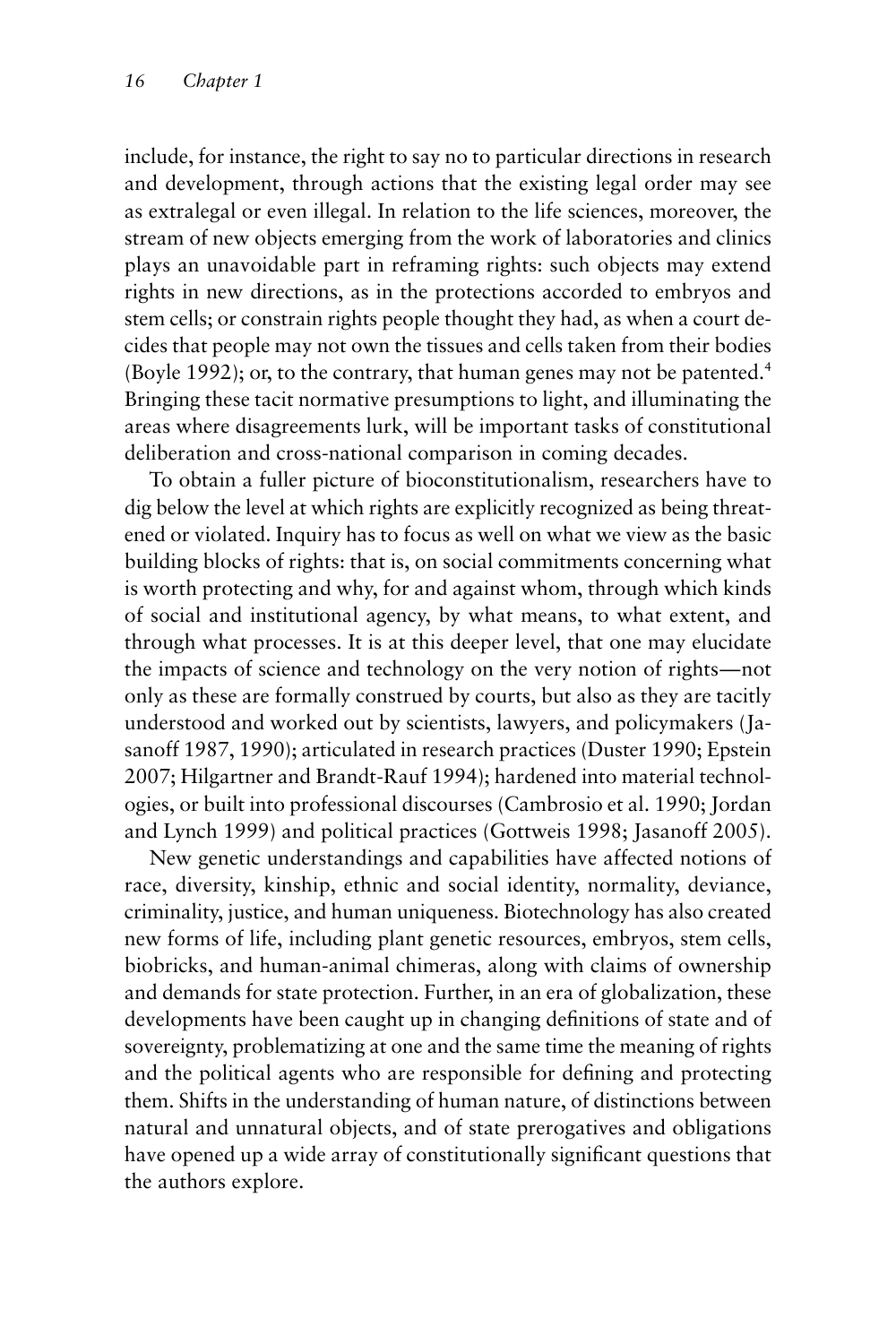#### **Emergent and Contested Rights**

The theme of contingency is central to most of the contributions. In chapter 2, Alex Wellerstein takes direct aim at deterministic presumptions with a historical examination of California's notorious sterilization program in the first half of the twentieth century. California's enthusiastic embrace of sterilization is widely seen as working out a bad idea, namely, eugenics: the discredited theory that the fitness of a race can be secured through systematic barring from reproduction of its least fit members. Wellerstein shows the inadequacy of this explanation. Looking at sterilization practices in three California medical institutions, he argues that decentralized decision making, a characteristic of U.S. political culture, offers a better explanation of what happened in practice. California hospital administrators, who enjoyed enormous discretion, chose sterilization as a treatment method for idiosyncratic reasons. That incoherence also made for the technique's rapid disappearance when the state eventually centralized its administrative apparatus and removed treatment policy from local, individual control.

Subsequent essays explore the coming into being and constitutional ordering of new objects, new rights- bearing subjects, and new rights. In chapter 3, I use comparative analysis to explore why embryos and their derivatives have been treated differently in national bioethical deliberations. Sketching some of the connections between bioethics and biopolitics, I show how commitments to specific bioconstitutional arrangements influenced ethical choices in the United States, Britain, and Germany. Drawing on my observations as participant in a U.S. stem cell oversight committee, I trace how the committee's micro practices of line drawing and classification separate entities of moral concern from those that are not entitled to such deference. This process of "ontological surgery" serves as a basis for applying moral principles that appear neutral but are in reality consistent with particular preordained notions of constitutional governance in the United States. Here, as in other chapters, comparison makes visible the underlying cultures of observation and reasoning on which bioethical rules and rule applications depend.

Cross- cultural contingencies are explored again in chapter 4, Giuseppe Testa's study of the intricacies of cloning policies in the United Kingdom, Italy, and the United States. He compares three national approaches to dealing with clones derived from somatic cell nuclear transfer, bringing into relief differences in the epistemic underpinnings of legal order in the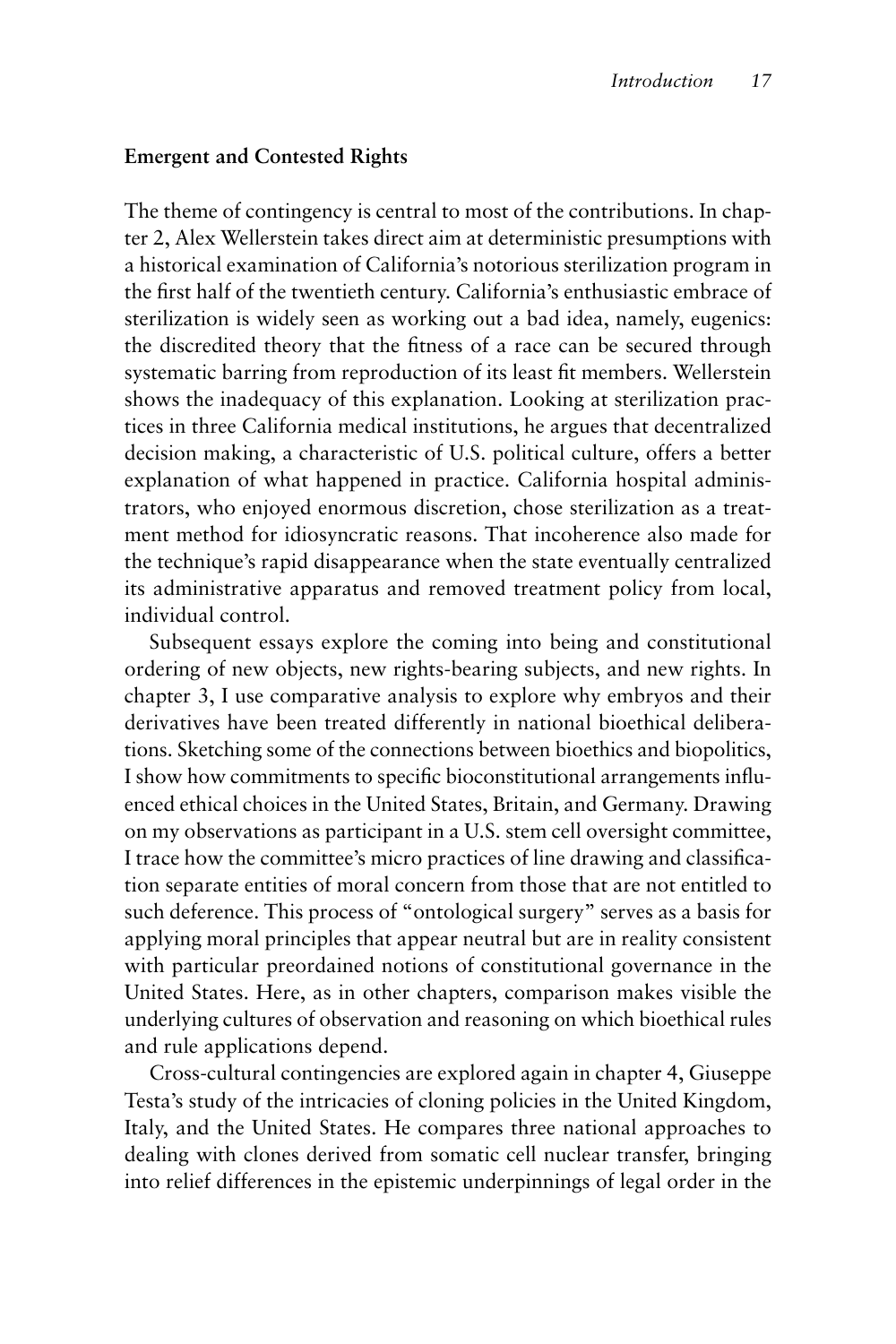three countries. Those differences, as Testa illustrates, resulted in different conclusions about permissible and impermissible scientific research, as well as what constitutes the public good in knowledge making and who is responsible for funding it. He analyzes the place of human life in three national sociotechnical imaginaries, showing how life itself is constituted in the practices of authoritative scientific and legal institutions. He demonstrates that, as in my own analysis, the line of demarcation between fact and value is respected in each national settlement, but where that line is drawn, and who draws it, differ across the three.

The next three chapters examine from different angles another of the book's central propositions: that biological technologies interact with the law to produce new subjects and new rights. Italy features again in chapter 5, Ingrid Metzler's analysis of the politics of human embryonic stem cell (hESC) research in that country. Whereas Testa and I focus on the creation and naming of new entities as sites of constitutional inventiveness, Metzler attends to the fate of stem cells as they are caught up in the dynamics of Italian constitutional politics. In part, the controversy she describes centers on the role of the Catholic Church in appropriating as "souls" within its jurisdiction the spare embryos already created in Italy, and then preventing other similarly ambiguous entities from coming into being. In part, it is about the different incorporation of rights into bodies—the speaking bodies of genetically ill activists and the silent "bodies" of hESCs. Curiously, the bodies who spoke autonomously for themselves failed to garner enough support to overturn Italy's highly restrictive assisted reproduction law in a national referendum. Metzler shows how political abstinence (people not going to the polls) reinforced the position of a church whose injunctions of sexual abstinence were seemingly too well heeded in a nation with a famously declining birth rate.

Leaving aside borderline entities such as embryos and stem cells, Jay Aronson and David Winickoff turn to a category of troublesome human subjects—convicted criminals—and ask whether and how new biotechnologies have affected their rights under the U.S. Constitution. In chapter 6, Aronson shows how the arrival of DNA profiling, with its special claims to infallibility, intersected with habeas corpus claims, especially in death penalty cases. He inquires whether a technological advance can trigger the recognition of a new constitutional right—in this case, a right to postconviction DNA testing. Analyzing case law up to the 2009 Supreme Court decision that drew down the curtain on such a right,<sup>5</sup> at least for the moment, Aronson traces how a legal and a scientific debate developed together, each affecting the other. First, how foolproof is DNA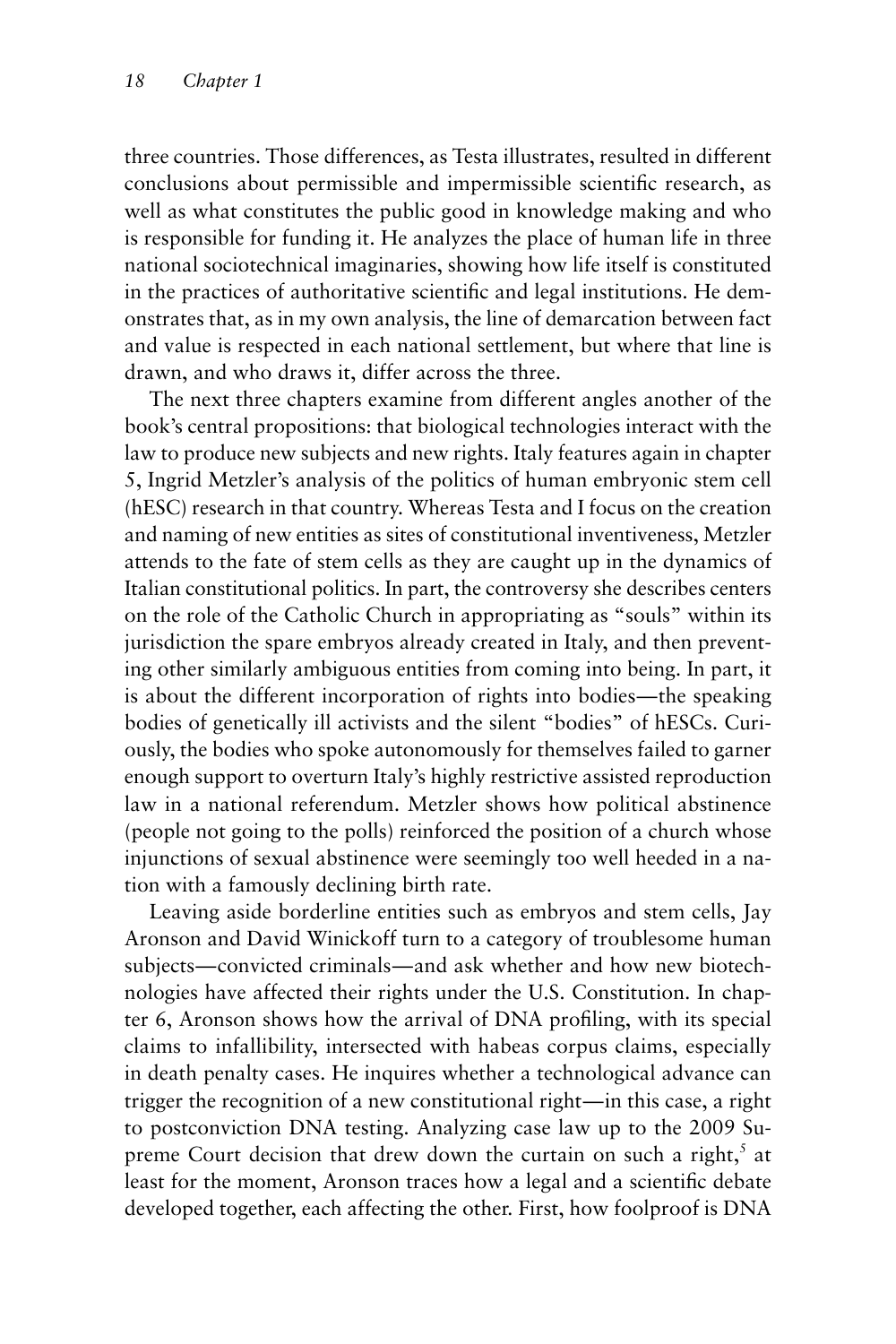typing? Second, does constitutional liberty demand that an infallible technology of truth telling, a "revelation machine," must be made available to criminal defendants? Cutting against liberal inclinations, the conservative majority's 5–4 ruling that there is no constitutional right to a DNA test displayed, in a way, a coproductionist sensibility. The justices saw the reliability of the technology, the defendants' legal strategies, and the norms of constitutional entitlement as too fluid to resolve with the bright line of a definitive constitutional settlement.

In chapter 7, Winickoff discusses how another new technology, the Combined DNA Index System (CODIS) database, forced U.S. courts to rethink their interpretation of the Fourth Amendment's protection against unreasonable search and seizure. He argues that judicial imaginaries of technology—both the forensic DNA database and technology in general—played a central role in determining doctrinal choices across several courts. Confronted by new technology, courts construed due process against their own prior understandings of what is at risk and who is entitled to be protected. In this case, that process de-and reconstructed the previously naturalized category of felons. The technology of databasing forced courts to rethink the nature and rights of this group in relation to those of the general public. Do all human subjects belong to the same class for purposes of Fourth Amendment protection; that is, do privacy rights attach in the same way to all humans, irrespective of whether they have run afoul of the law? Or should courts recognize that, with respect to rights, people may need to be differentiated on the basis of the risks they pose to society? In showing how courts differed in their responses to this question, Winickoff also establishes the indeterminacy of rights at a time when bio and information technologies are producing unprecedented intrusions into human lives.

Rights, as several of the chapters argue, emerge and are held in place in different ways in different national settings. This is partly a consequence of differences in legal traditions and governance practices from country to country, but partly also of the informal ways in which rights are built into political life worlds, that is, into the collective experiences that tie citizens to their states and vice versa. This embeddedness of rights in political culture is further explored in the next group of chapters.

In chapter 8, Mariachiara Tallacchini discusses four national models for coming to terms with the risks and promises of xenotransplantation—in the United States, the European Union, Canada, and Australia. Each political system has grappled with questions such as who can be a transplant patient; who needs to consent; who needs to be protected; what is at risk;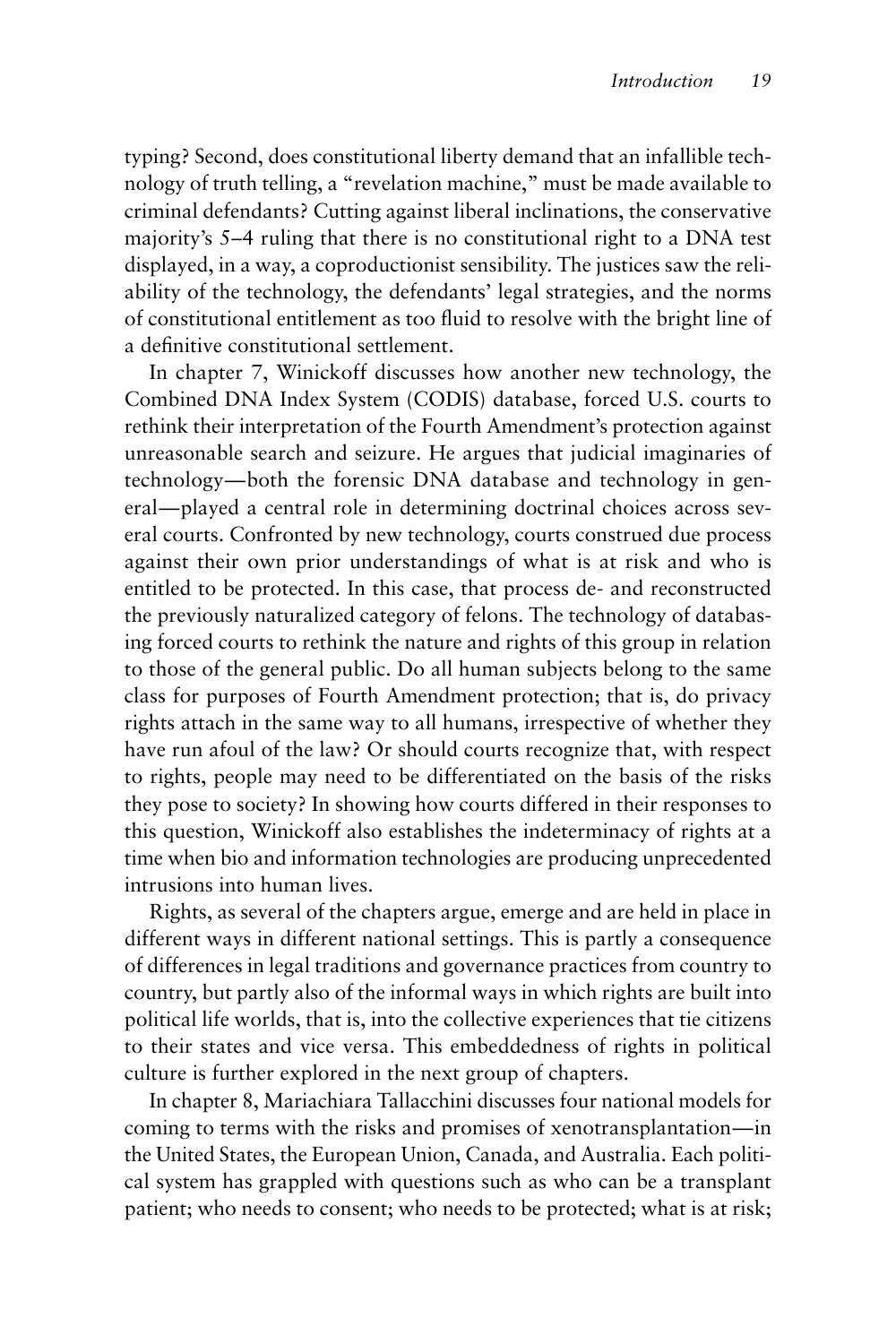and what rights patients and populations have in relation to one other and to the researchers responsible for their treatment. The questions may be the same across all political systems, but the answers vary. The differences Tallacchini observes are rooted in different underlying models of state- society relations: a public health model in the European Union that weighs risks to the individual against risk to populations; a citizen model in the United States that balances individual against collective rights; and a communitarian model in Canada and Australia that allows the state to take a back seat while citizens develop collective norms through statesponsored participatory exercises.

On a geographically orthogonal axis, contrasting the global North with the global South, Kaushik Sunder Rajan asks in chapter 9 how the emerging transnational market in personalized medicine is intersecting with state sovereignty and individual rights. Through an ethnographic comparison of clinical trials in India and the United States, he suggests that the "sovereign" who defines the rights at stake is primarily the nation-state in India but primarily the market in the United States. Experimental subjects' rights accordingly are defined and interpreted within a constitutional framing of state- society relations in India; by contrast, rights in the American case grow from a contractual framing of the position of the research subject as a potential consumer. Sunder Rajan explores the implications for bioethics in a regime (India) that bestows rights on citizens who are seen as subjects of a sometimes paternalistic state as opposed to one (United States) that confers rights on citizens who are seen as autonomous consumers of biomedical advances.

Current scholarship in science and technology studies rejects the idea that citizens are merely passive objects of the state's top- down regulation of life, or biopower. The final three chapters develop a compelling argument that the life science and technologies are sites for the articulation of new forms of political agency that can make new political rights appear where none previously existed.

In chapter 10, Jenny Reardon introduces the theme of bottom-up agency with an account of struggles for authority between socially and scientifically constituted groups of genetic research subjects. She shows that people experience group affiliation from several different positions: for example, membership in acknowledged political or social communities; capacity to assert sovereignty; and subjective identification with a community (especially for indigenous people). Whatever the basis for their sense of community, members of social groups recognize that externally imposed biological definitions of groupness may detract from the rights they enjoy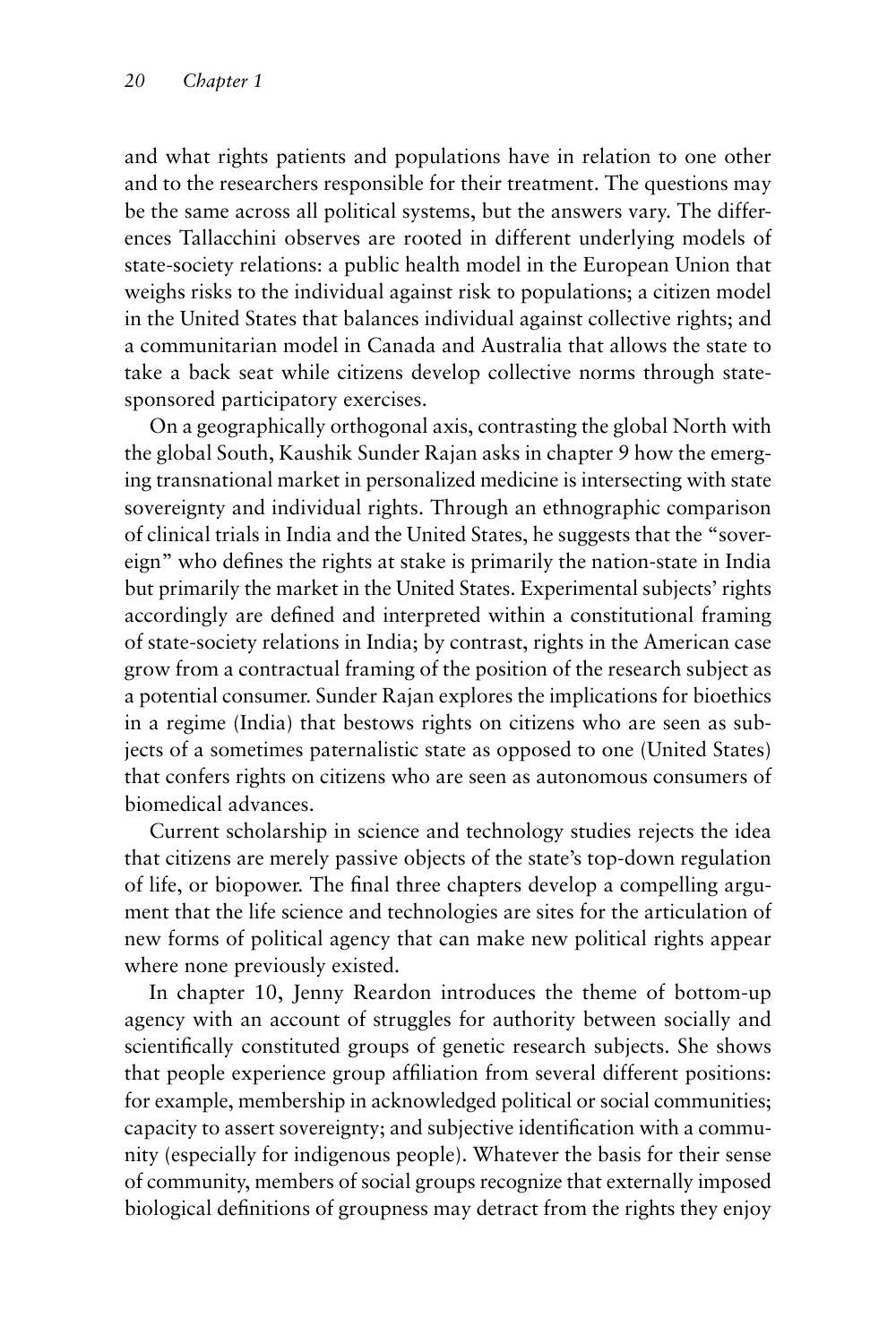through forms of group identification that have no genetic markers attached to them. Reardon demonstrates how contests over participation in research may pit these two notions of belonging to groups—the biological and the social—against one another.

In chapter 11, Robert Doubleday and Brian Wynne examine a series of encounters between UK citizens and the state at the turn of the twentieth century, centering largely on the introduction of genetically modified crops and foods into Britain. Citizens, they argue, initiated a form of "uninvited participation" through various types of direct and symbolic action, thereby redefining in effect the participatory rights that citizens should enjoy in the development of national imaginaries of agricultural biotechnology, innovation, and progress. Their chapter looks at counterpoised tendencies in this contested period of British politics toward opening up and closing down the possibilities for citizen engagement—the former representing the continuance of ancient monarchical practices of governance, the latter a potentially new reconstitutionalizing of the British subject in relation to the technoscientific state.

In chapter 12, Jim Dratwa takes a still wider-angled look at the construction of participatory rights with a close reading of the European Union as a political space committed to safeguarding the lives of its citizens through precautionary policy making. In his account, the European Parliament and Commission move from a bureaucratic- rationalistic mode of self- legitimation (based on technical risk assessment) to one that foregrounds technological uncertainty and positions European institutions, as opposed to those of member states, as the ones best equipped to govern the uncertainties of new technologies. Dratwa shows how the European Parliament's textual invocation of "precaution" as a governing principle in relation to biotechnology among other hazards—calls into being a particular vision of Europe, along with a European public that gives assent to governance (and thus acquires rights) at the European level. He demonstrates how European bodies, through linguistic and procedural choices, mediate among different national positions, thereby giving rise to an emerging, precautionary, European subjectivity.

## **Conclusion**

Several decades of development in the life sciences and technologies have initiated wide-ranging interactions between scientific and legal, particularly constitutional, orders. Sometimes explicitly and formally constitutional, as in cases involving U.S. criminal defendants' rights to genetic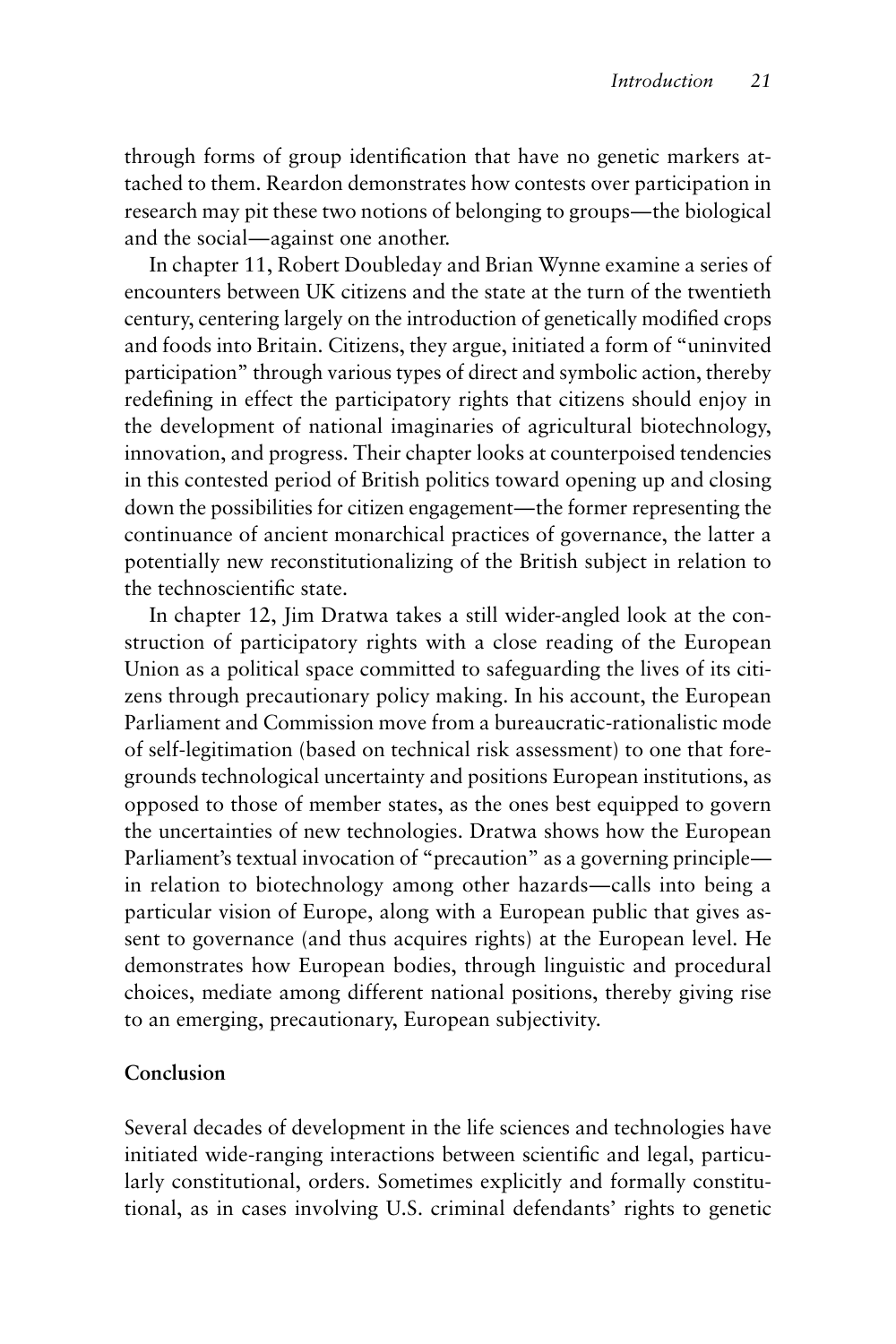information, and sometimes hidden beneath contestation over sovereignty or representation, as in U.S. diversity research, Indian pharmaceutical trials, and UK and EU participatory processes, new ways of knowing life through genetic texts have opened the way to rewriting principles of individual and collective rights. At the same time, a multiplicity of new, technologically created biological entities are raising questions about the relevance of already well-recognized rights to things derived from human bodies, things with the potential to become human, and things combining human and nonhuman characteristics. These developments add up to a hitherto largely undiscussed process of bioconstitutionalism that may fundamentally redefine the natural law–centered concepts of rights inherited from the democratic revolutions of the eighteenth century.

As is clear in the following chapters, two central questions for law and ethics continually resurface in the era of technologically manipulable life: who belongs to communities of moral concern, and who is responsible for taking care of life in those communities? For stem cells and chimeras, patients and prisoners, research subjects and consumers of genetically modified crops, ontologies, classifications, and rights have all been redefined through novel intersections between the texts of law and of life. The resulting multiplicity of readings—of entities, entitlements, and responsibilities—has put on the table new questions of stewardship and sovereignty. Nation states emerge in our accounts as prime sites for working out the constitutional challenges raised by these events. Denying any purely mentalist or static conceptions of national culture, we show through detailed empirical analysis how institutionalized values and practices shape the territories in which life itself gains meaning and constitutional norms are reworked. Morally, ethically, legally, and scientifically these are interesting times. Readers will find in the following pages more than mere tea leaves for reading our bioconstitutional future.

## **Notes**

1. Here and in the volume as a whole, "coproduction" refers to the concurrent formation of natural and social orders in societies with substantial investments in scientific and technological innovation. The concept is widely used in science and technology studies to describe the complex linkages forged in modernity between facts and values, descriptive and normative, epistemic and material (for further discussion, see Jasanoff 2004).

2. Britain's Human Fertilisation and Embryology Authority (HFEA), for example, approved the procedure, provided that prenatal screening also increased the selected embryo's chances of being born disease-free. The House of Lords ratified the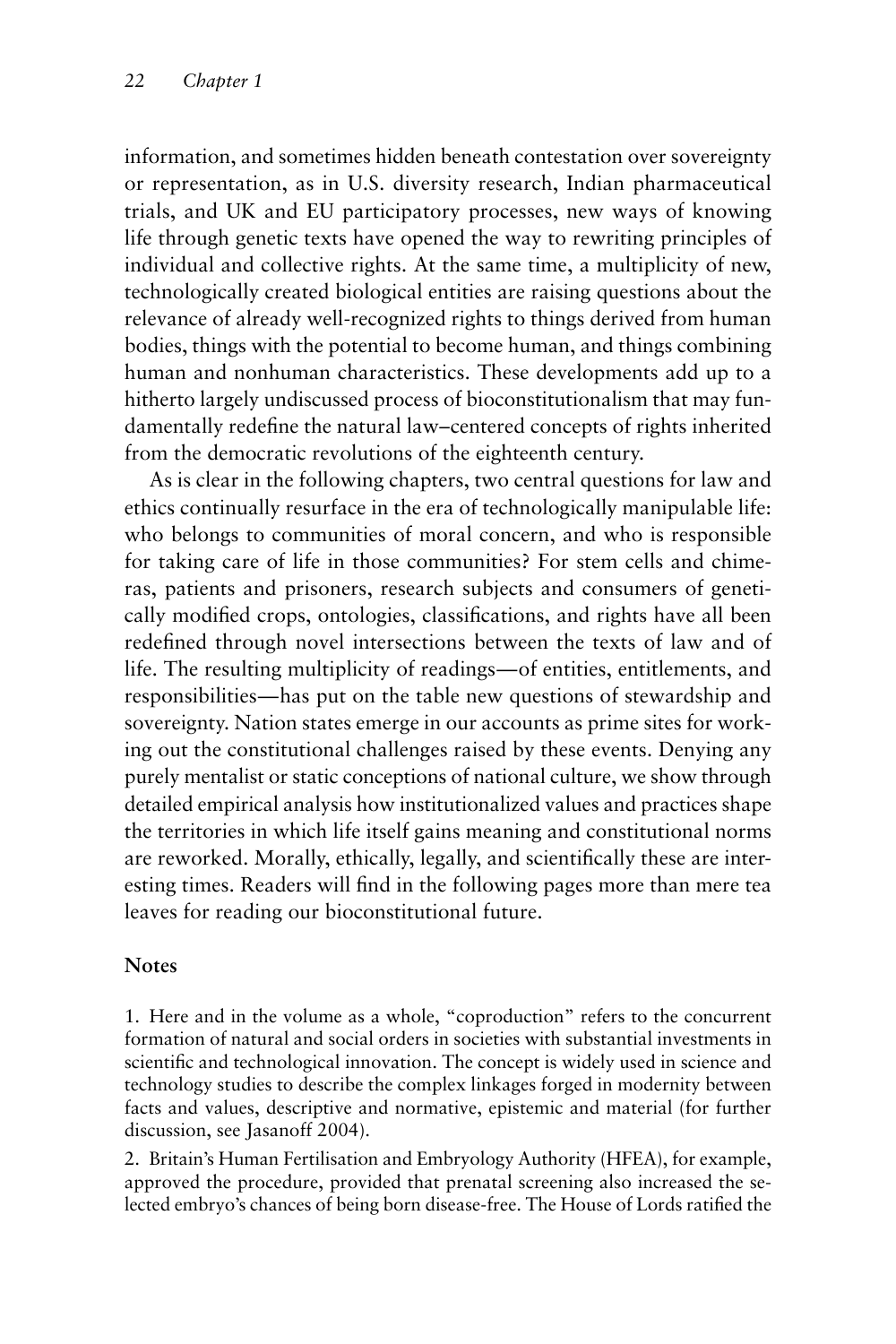HFEA's decision ( *Quintavalle v. Human Fertilisation and Embryology Authority* [2005] UKHL 28).

3. Democratic constitutions were first imagined more than two hundred years ago by representatives of preindustrial, agrarian societies, situated mainly in Europe and North America. Since that time, innumerable changes have occurred in the organization of commerce and industry, among them radical shifts in transportation, communication, financial, agricultural, medical, and manufacturing practices. The society known to the lawyers, merchants, plantation owners, and politicians who drafted the Declaration of Independence and the U.S. Constitution no longer exists. Ackerman (1983) argues that constitutional law, too, has changed profoundly to meet the challenges of industrial development, but these changes have not always taken place through constitutional amendment—witness, for example, the wholesale transformation of administrative legal culture in the New Deal.

4. *Association for Molecular Pathology, et al. v. United States Patent and Trademark Office, 702 F. Supp. 2d 181 (S.D.N.Y. 2010).* 

5. District Attorney's Office for Third Judicial District v. Osborne, 557 US (2009).

#### **References**

Ackerman, Bruce A. 1983. *Reconstructing American Law*. Cambridge, Mass.: Harvard University Press .

Árnason, Vilhjálmur, and Stefán Hjörleifsson. 2007. Geneticization and Bioethics: Advancing Debate and Research. *Medicine, Health Care, and Philosophy* 10  $(4)$ : 417–431.

Aronson, Ori. 2009-2010. Inferiorizing Judicial Review: Popular Constitutionalism in Trial Courts. *University of Michigan Journal of Law Reform* 43:971-1049.

Bartlett, Katherine T. 1990. Feminist Legal Methods. *Harvard Law Review* 103:829-888.

Berg, Paul, David Baltimore, Sydney Brenner, Richard O. Roblin, III, and Maxine F. Singer. 1975. Summary Statement of the Asilomar Conference on Recombinant DNA Molecules. *Proceedings of the National Academy of Sciences of the United States of America* 72 (6): 1981-1984.

Bijker, Wiebe, Thomas Hughes, and Trevor Pinch. 1987. *The Social Construction of Technological Systems*. Cambridge, Mass. : MIT Press .

Boyle, James. 1992. A Theory of Law and Information: Copyright, Spleens, Blackmail, and Insider Trading. *Stanford Law Review* 80:1508–1520.

Breyer , Stephen . 1993 . *Breaking the Vicious Circle: Toward Effective Risk Regula*tion. Cambridge, Mass.: Harvard University Press.

Buchanan , Allen E. , Dan W. Brock , Norman Daniels , and Daniel Wikler . 2000 . From Chance to Choice: Genetics and Justice. Cambridge: Cambridge University Press.

Callon, Michel. 1986. Some Elements of a Sociology of Translation: Domestication of the Scallops and the Fishermen of St. Brieuc Bay . In *Power, Action, and Belief: A New Sociology of Knowledge?*, ed. John Law, 196-233. New York: Routledge.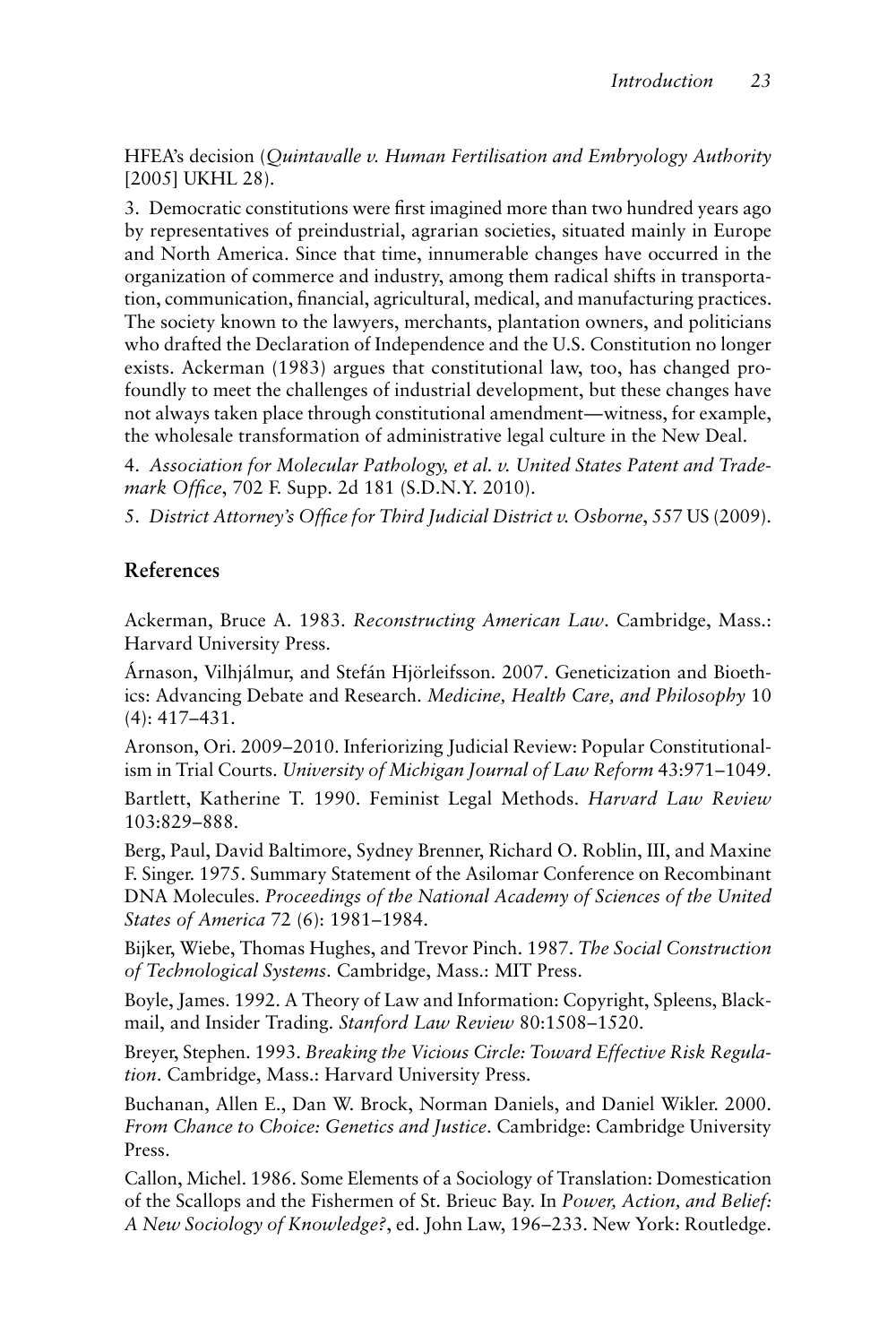Cambrosio, Alberto, et al. 1990. Scientific Practice in the Courtroom: The Construction of Sociotechnical Identities in a Biotechnology Patent Dispute. *Social Problems* 37 : 275 – 293 .

Duster, Troy. 1990. *Backdoor to Eugenics*. New York: Routledge.

Epstein , Steven . 2007 . *Inclusion: The Politics of Difference in Medical Research*. Chicago: University of Chicago Press.

Ezrahi, Yaron. 1990. *The Descent of Icarus: Science and the Transformation of* Contemporary Democracy. Cambridge, Mass.: Harvard University Press.

Fisher, William W., III, Morton J. Horwitz, and Thomas A. Reed, eds. 1993. American Legal Realism. New York: Oxford University Press.

Foster, Kenneth, and Peter Huber. 1997. *Judging Science: Scientific Knowledge* and the Federal Courts. Cambridge, Mass.: MIT Press.

Foucault, Michel. 1998. *The Will to Knowledge*. Vol. 1. The History of Sexuality. London: Penguin.

Fried , Barbara . 1998 . *The Progressive Assault on Laissez Faire: Robert Hale and the First Law and Economics Movement*. Cambridge, Mass. : Harvard University Press.

Fukuyama, Francis. 2002. Our Posthuman Future: Consequences of the Biotechnology Revolution. New York: Farrar, Straus and Giroux.

Goldberg, Steven. 1994. *Culture Clash*. New York: New York University Press.

Gottweis, Herbert. 1998. Governing Molecules: The Discursive Politics of Genetic Engineering in Europe and the United States. Cambridge, Mass.: MIT Press.

Haraway, Donna. 1991. Simians, Cyborgs, and Women: The Reinvention of Nature. New York: Routledge, Chapman, and Hall.

Haraway , Donna . 1997 . *Modest- Witness@Second- Millennium.FemaleMan- Meets-***Oncomouse: Feminism and Technoscience. New York: Routledge.** 

Harding, Sarah. 2006. Kramer's Popular Constitutionalism: A Quick Normative Assessment. *Chicago Kent Law Review* 81:1117-1126.

Hart, H. L. A. 1961. *The Concept of Law*. Oxford: Clarendon Press.

Häyry, Matti, Ruth Chadwick, Vilhjálmur Árnason, and Gardar Árnason. 2007. *The Ethics and Governance of Human Genetic Databases: European Perspectives*. New York: Cambridge University Press.

Hilgartner, Stephen, and Sherry I. Brandt-Rauf. 1994. Data Access, Ownership, and Control. *Knowledge* 15:355-372.

Hindmarsh, Richard, and Barbara Prainsack, eds. 2010. *Genetic Suspects: Global Governance of Forensic DNA Profi ling and Databasing*. Cambridge : Cambridge University Press.

Hotz, Robert L. 2010. "Scientists Create Synthetic Organism." Wall Street Jour*nal*, May 21.

Huber , Peter W. 1991 . *Galileo's Revenge: Junk Science in the Courtroom*. New York: Basic Books.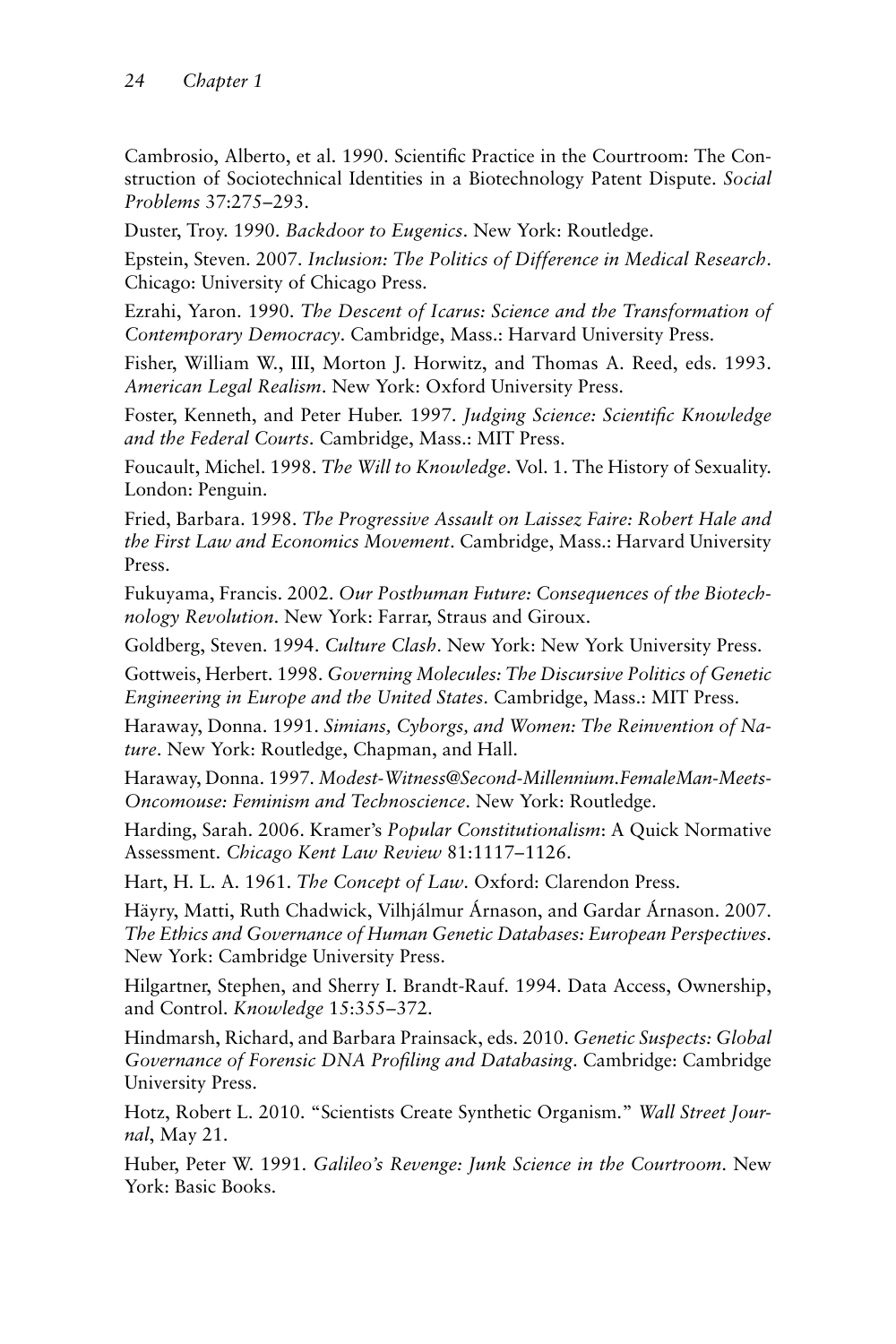Jasanoff , Sheila . 2008 . Making Order: Law and Science in Action . In *Handbook of Science and Technology Studies*, 3rd ed. , ed. Edward Hackett , et al. , 761 – 786 . Cambridge, Mass.: MIT Press.

Jasanoff, Sheila. 2005. *Designs on Nature: Science and Democracy in Europe and the United States*. Princeton: Princeton University Press.

Jasanoff, Sheila. 2003. In a Constitutional Moment: Science and Social Order at the Millennium . In *Social Studies of Science and Technology: Looking Back, Ahead*, Sociology of the Sciences Yearbook 23, ed. Bernward Joerges and Helga Nowotny, 155–180. Dordrecht: Kluwer.

Jasanoff, Sheila. 2001. Ordering Life: Law and the Normalization of Biotechnology. *Politeia* 17 (62): 34–50.

Jasanoff, Sheila. 1995. Science at the Bar: Law, Science, and Technology in America. Cambridge, Mass.: Harvard University Press.

Jasanoff , Sheila . 1990 . *The Fifth Branch: Science Advisers as Policymakers*. Cambridge, Mass.: Harvard University Press.

Jasanoff, Sheila. 1987. Biology and the Bill of Rights: Can Science Reframe the Constitution? *American Journal of Law & Medicine* 13:249-289.

Jasanoff, Sheila, and Sang-Hyun Kim. 2009. Containing the Atom: Sociotechnical Imaginaries and Nuclear Regulation in the U.S. and South Korea. *Minerva* 47  $(2): 119 - 146.$ 

Jasanoff, Sheila, ed. 2004. *States of Knowledge: The Co-Production of Science* and Social Order. London: Routledge.

Jasanoff, Sheila, Gerald Markle, James Petersen, and Trevor Pinch, eds. 1995. Handbook of Science and Technology Studies. Newbury Park, Calif.: Sage Publications .

Jordan , Kathleen , and Michael Lynch . 1999 . The Dissemination, Standardization, and Routinization of a Molecular Biological Technique . *Social Studies of Science* 28 (5-6): 773-800.

Kairys, David, ed. 1990. *The Politics of Law*. New York: Pantheon.

Kay , Lily E. 2000 . *Who Wrote the Book of Life? A History of the Genetic Code*. Palo Alto: Stanford University Press.

Kay, Lily E. 1993. *The Molecular Vision of Life*. New York: Oxford University Press.

Keasling, Jay. 2005. The Promise of Synthetic Biology. *Bridge* 35 (4): 18–21.

Keller, Evelyn Fox. 1992. Nature, Nurture, and the Human Genome Project. In The Code of Codes, ed. Daniel J. Kevles and Leroy Hood, 281-299. Cambridge, Mass.: Harvard University Press.

Keller, Evelyn Fox. 2000. *The Century of the Gene*. Cambridge, Mass.: Harvard University Press .

Kelman , Mark . 1987 . *A Guide to Critical Legal Studies*. Cambridge, Mass. : Harvard University Press .

Kevles, Daniel J. 1985. In the Name of Eugenics: Genetics and the Uses of Human Heredity. Cambridge, Mass.: Harvard University Press.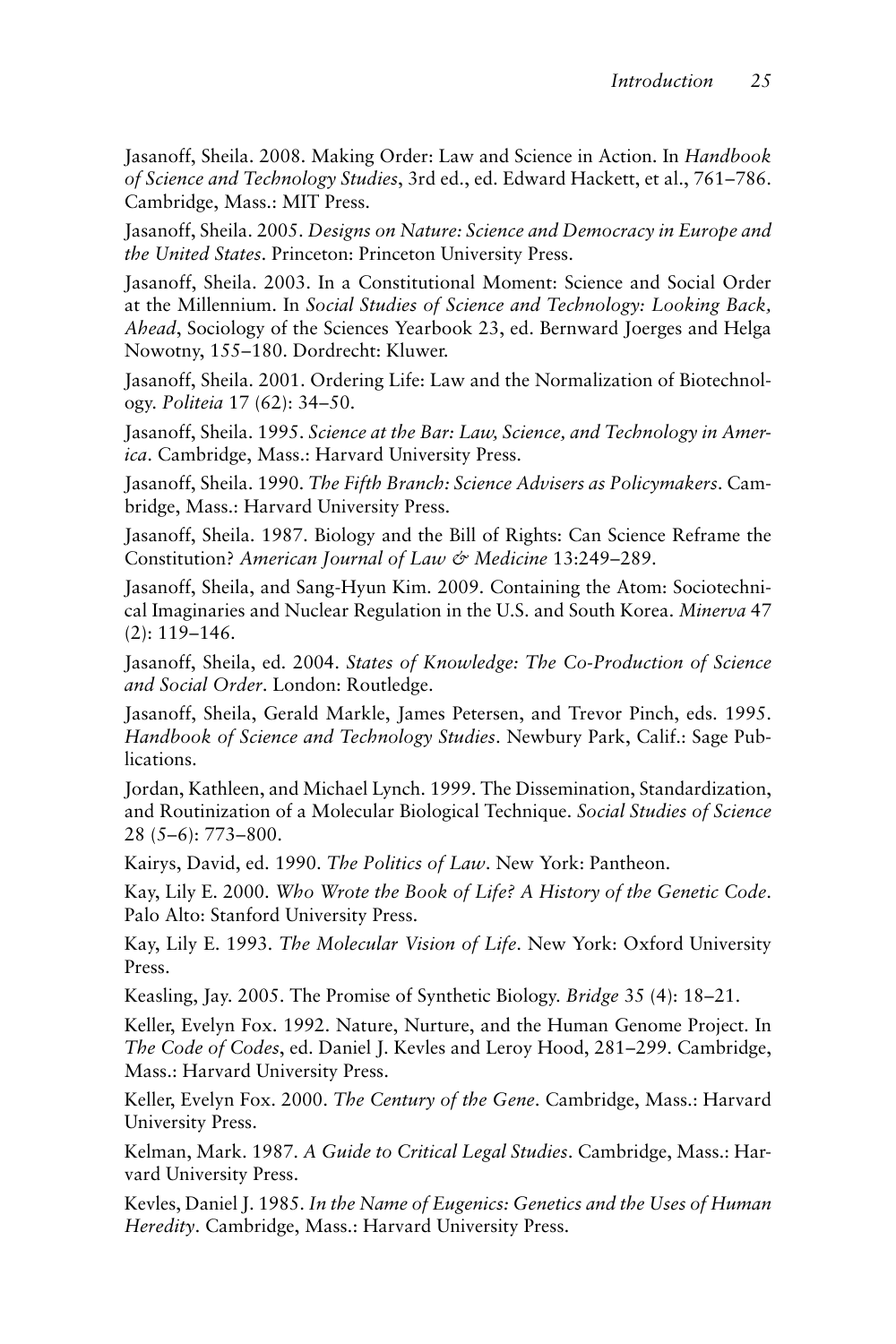Kevles , Daniel J. , and Leroy Hood , eds. 1992 . *The Code of Codes*. Cambridge, Mass.: Harvard University Press.

Kitcher, Philip. 1996. *The Lives to Come*. New York: Simon and Schuster.

Kramer, Larry D. 2004. *The People Themselves: Popular Constitutionalism and Judicial Review*. New York: Oxford University Press.

Kysar, Douglas. 2010. Regulating from Nowhere: Environmental Law and the *Search for Objectivity*. New Haven: Yale University Press.

Latour, Bruno. 1987. Science in Action. Cambridge, Mass.: Harvard University Press.

Latour, Bruno. 1988. *The Pasteurization of France*. Cambridge, Mass.: Harvard University Press.

Latour, Bruno. 1993. We Have Never Been Modern. Cambridge, Mass.: Harvard University Press .

Latour, Bruno, and Steve Woolgar. 1979. *Laboratory Life: The Construction of Scientific Facts*. Princeton: Princeton University Press.

Lessig , Lawrence . 1997 . Constitution of Code: Limitations on Choice- Based Critiques of Cyberspace Regulation. *CommLaw Conspectus* 5:181–204.

Lewontin, Richard. 1993. *Biology as Ideology*. New York: Harper Perennial.

MacKenzie , Donald . 1990 . *Inventing Accuracy: A Historical Sociology of Nuclear Missile Guidance*. Cambridge, Mass.: MIT Press.

Mol, Annemarie, and John Law. 1994. Regions, Networks and Fluids: Anaemia and Social Topology. *Social Studies of Science* 24:641–671.

Petryna, Adriana. 2002. Life Exposed: Biological Citizens after Chernobyl. Princeton: Princeton University Press.

Porter, Theodore M. 1995. *Trust in Numbers: The Pursuit of Objectivity in Science* and Public Life. Princeton: Princeton University Press.

Post, Robert, and Reva Siegel. 2007. *Roe* Rage: Democratic Constitutionalism and Backlash. *Harvard Civil Rights-Civil Liberties Law Review* 42:373-433.

Rabinow, Paul. 1992. Artificiality and Enlightenment: From Sociobiology to Biosociality. In *Incorporations*, ed. Jonathan Crary and Sanford Kwinter, 234–252. New York: Bradbury Tamblyn and Boorne Ltd.

Rose, Nikolas. 2006. The Politics of Life Itself: Biomedicine, Power, and Subjectiv*ity in the Twenty-First Century*. Princeton: Princeton University Press.

Sandel, Michael. 2007. *The Case against Perfection: Ethics in the Age of Genetic Engineering*. Cambridge, Mass. : Harvard University Press .

Schauer, Frederick. 1998. Internet Privacy and the Public-Private Distinction. *Jurimetrics* 38:555-564.

Schuck, Peter. 1993. Multi-Culturalism Redux: Science, Law, and Politics. *Yale Law & Policy Review* 11:1–46.

Shapin, Steven. 1994. *A Social History of Truth*. Chicago: University of Chicago Press.